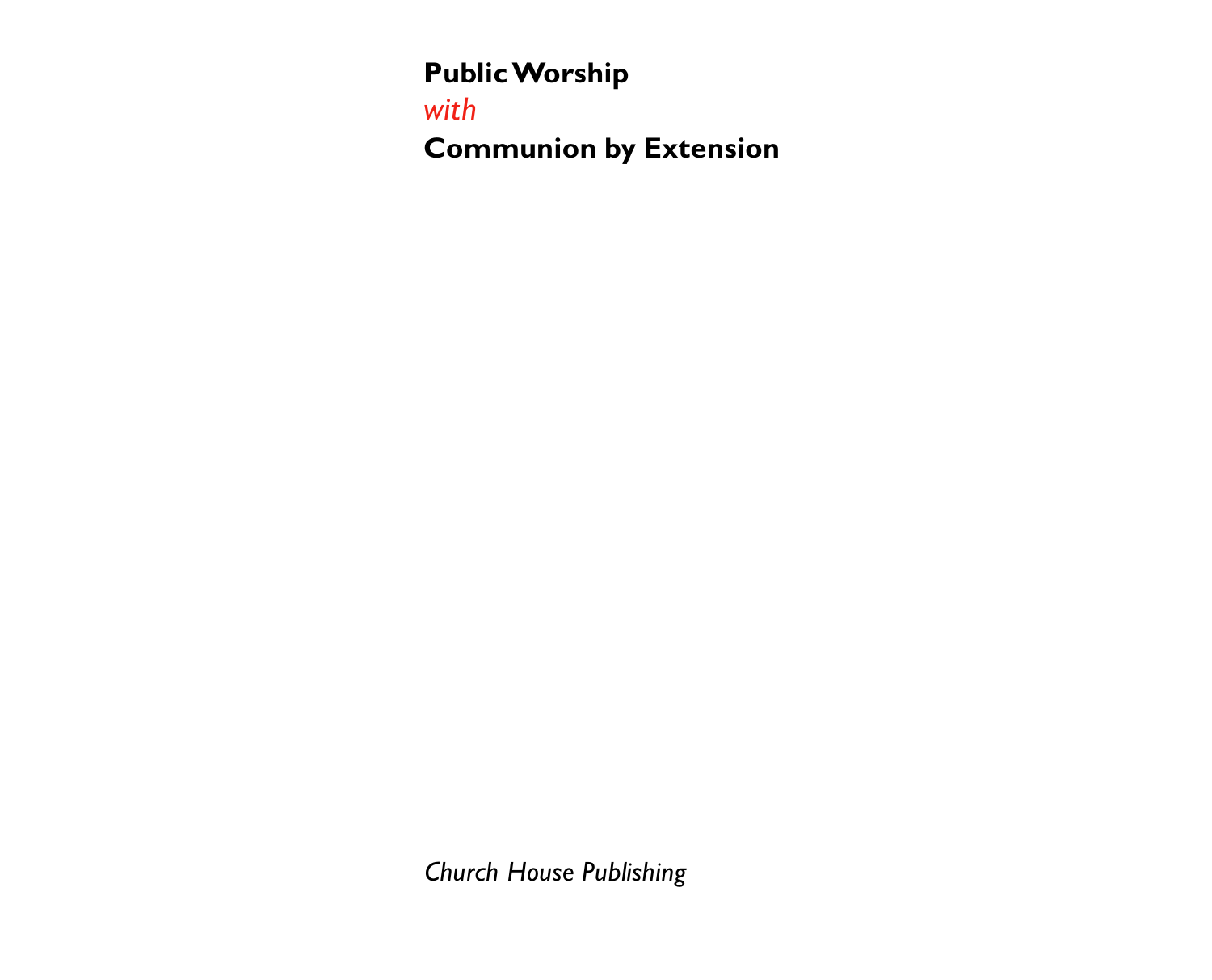Published by Church House Publishing Church House **Great Smith Street** London SW1P 3NZ

Copyright <sup>©</sup> The Archbishops' Council 2001

First published 2001

0 7151 2053 0

#### **Contents**

- v **Notes to Public Worship with Communion by Extension**
- vi **General Notes**
- 1 **Order One**
- 17 **Order Two**
- 3 2 **Guidelines issued by the House of Bishops**
- 3 5 **A Form of Preparation**
- 4 0 **General Rules for Regulating Authorized Forms of Service**

All rights reserved. No part of this publication may be reproduced in any form or by any means, electronic ormechanical, including photocopying, recording, or any information storage and retrieval system, except as stated below, without written permission.

Texts for local use: the arrangements which apply to local editions of services cover reproduction on a non-commercial basis both for a single occasion and for repeated use. Details are available in the booklet A Brief Guide to Liturgical Copyright (see Copyright Information in *Common Worship:Services and Prayers for the Church* of *England* forfurther information).

Printed and bound by ArklePrint Ltd, Northampton on 80 gsm Dutchman Ivory

Typeset in 9 on 12 point Gill Sans by John Morgan and Shirley Thompson/Omnific Designed by Derek Birdsall RDI

- 4 1 **Authorization**
- 4 1 **Acknowledgements**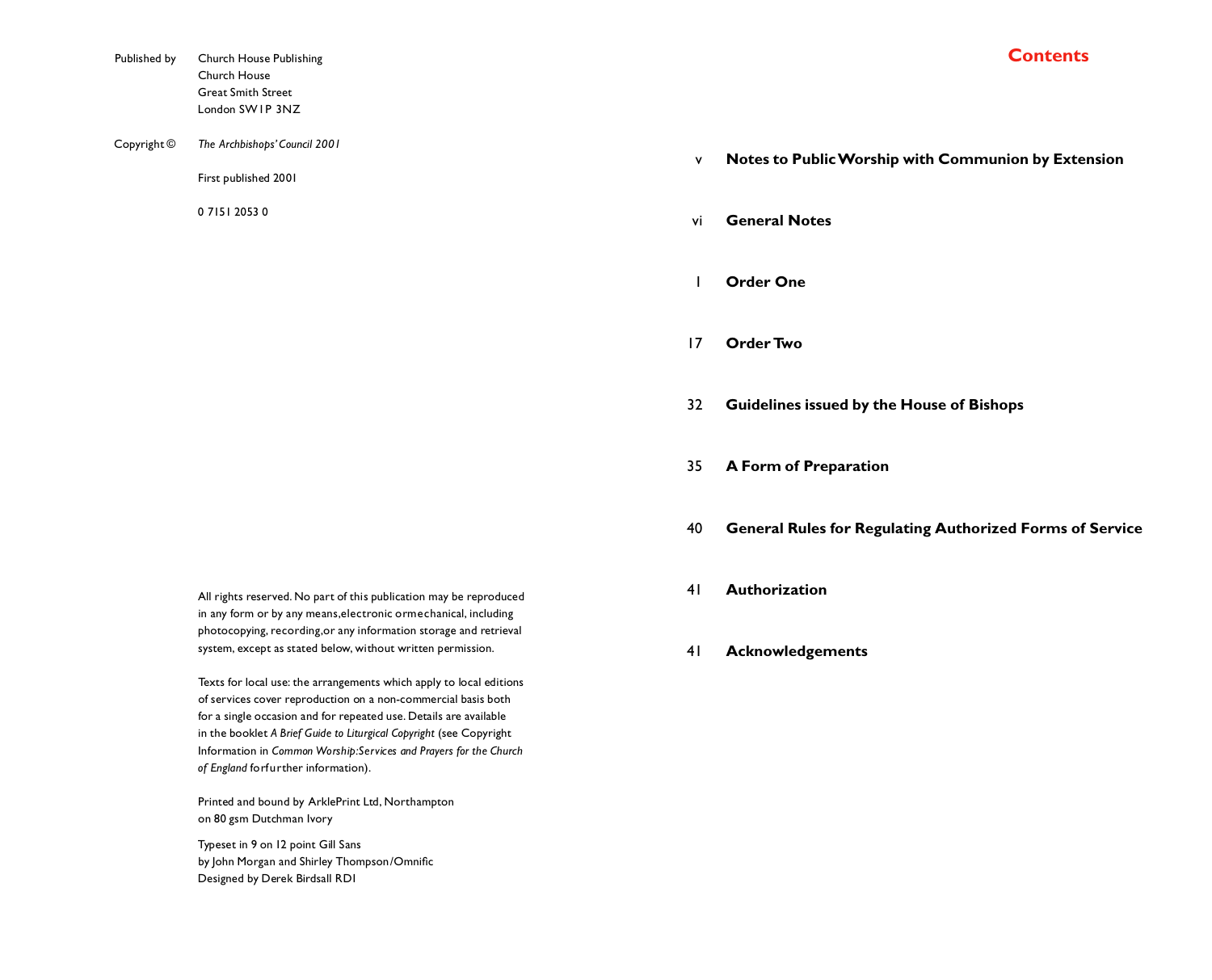# **Notes**

# *¶* Public Worship with *Communion by Extension*

- Explicit permission must be obtained from the bishop for the use of this rite. This permission should relate to specific pastoral circumstances, thus emphasizing the exceptional nature of this ministry. See also the Guidelines issued by the House of Bishops on pages 32–33.
- **2** In parishes orcures in which Public Worship with Communion by Extension has been authorized, care should be taken to ensure that a Sunday celebration of Holy Communion continues to take place regularly in each church. Public Worship with Communion by Extension will normally take place on Sundays and Principal Holy Days. Exceptionally, the rite may be appropriate on otheroccasions.
- **3** This service is led only by a person specifically authorized by the bishop; this may be a deacon, Readeror other lay person who has received appropriate training. Those who have permission under Canon B 12 may share in the giving of communion.
- **4** If the minister is a deacon, Reader or lay worker authorized under Canon E 7, the appropriate vesture is worn.
- **5** Care should be taken to ensure that those who play any part in the administration of Communion by Extension treat the elements in a seemly and dignified manner and observe the rubrics in the rite provided.
- **6** Proper provision must be made for the consecrated bread and wine to be brought to the church from the celebration of Holy Communion in a seemly and dignified manner. They should be placed upon the Holy Table and covered with a clean white cloth.
- **7** Proper care should be taken to ensure as far as possible that the consecrated elements are adequate to meet the needs of the congregation. If the bread and wine prove insufficient for the number of communicants, there can be no supplementary consecration in the course of this service.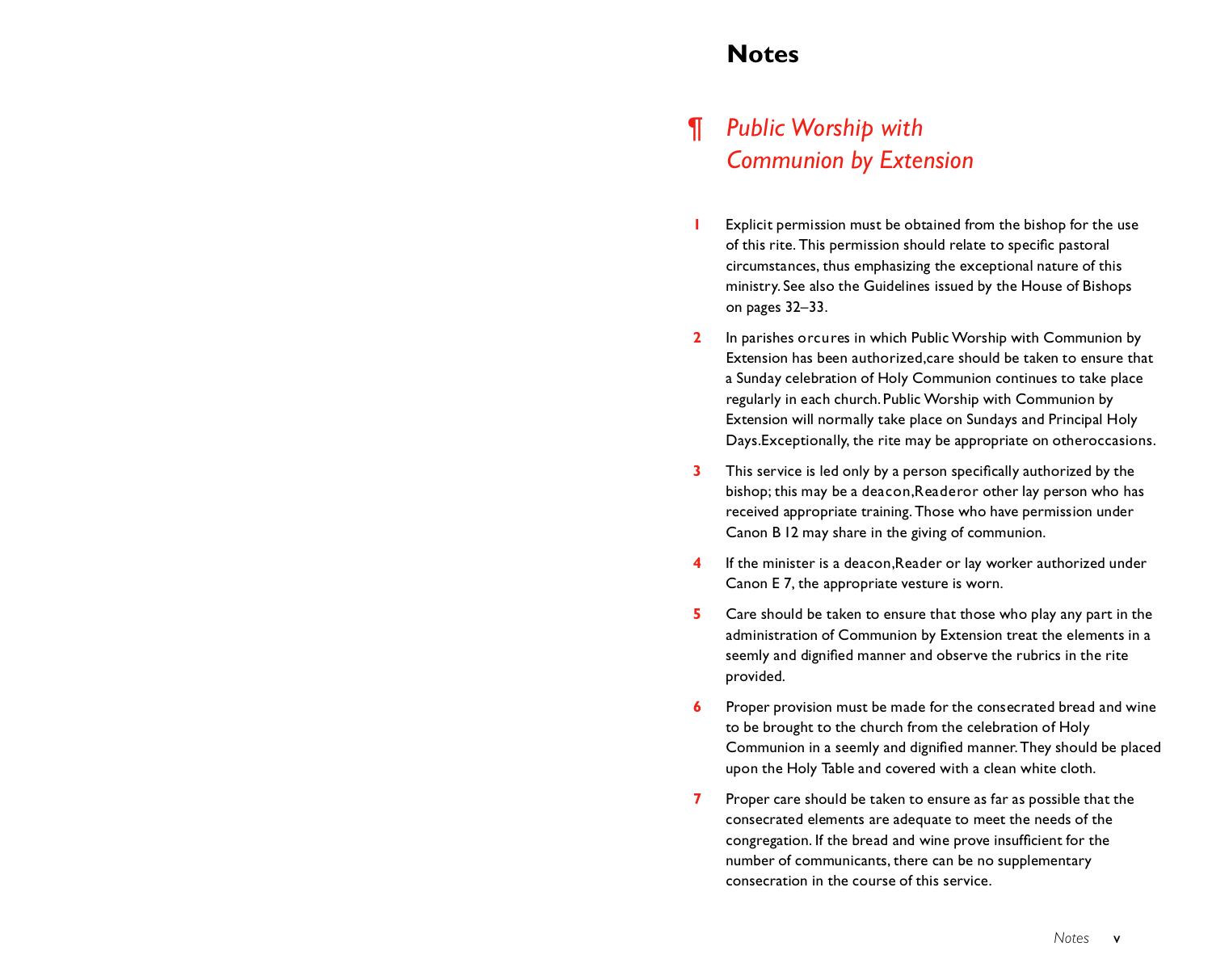# *¶ G e n e ral Notes*

### ¶ **Preparation**

Careful devotional preparation before the service is recommended for every communicant. A Form of Preparation for public or private use is provided (page 35).

### ¶ **Communicant members of other Churches**

Baptized persons who are communicant members of other Churches which subscribe to the doctrine of the Holy Trinity and are in good standing in their own Church shall be admitted to Communion in accordance with Canon B 15A.

The following Notes to the Order for the Celebration of Holy Communion in *Common Worship:Services and Prayers for the Church of England (pages 330–335) also apply to Order One:1-16, 19,21,22.* 

For General Rules for Regulating Authorized Forms of Service, see page 40.

# **Order One**

# *¶* The Gathering

*At the entry of the minister a hymn may be sung.*

### *The minister may say*

In the name of the Father. and of the Son, and of the Holy Spirit.

*A ll* **Amen.**

# **The Greeting**

*The minister welcomes the people using these or other a p p ro p riate word s*

The Lord be with you

*A ll* **and also with you.**

# *( o r )*

Grace, mercy and peace from God our Father and the Lord Jesus Christ be with you

*A ll* **and also with you.**

### **From Easter Day to Pentecost, this acclamation follows**

Alleluia.Christ is risen.

*A ll* **He is risen indeed. Alleluia.**

*Words of welcome or introduction may be said.*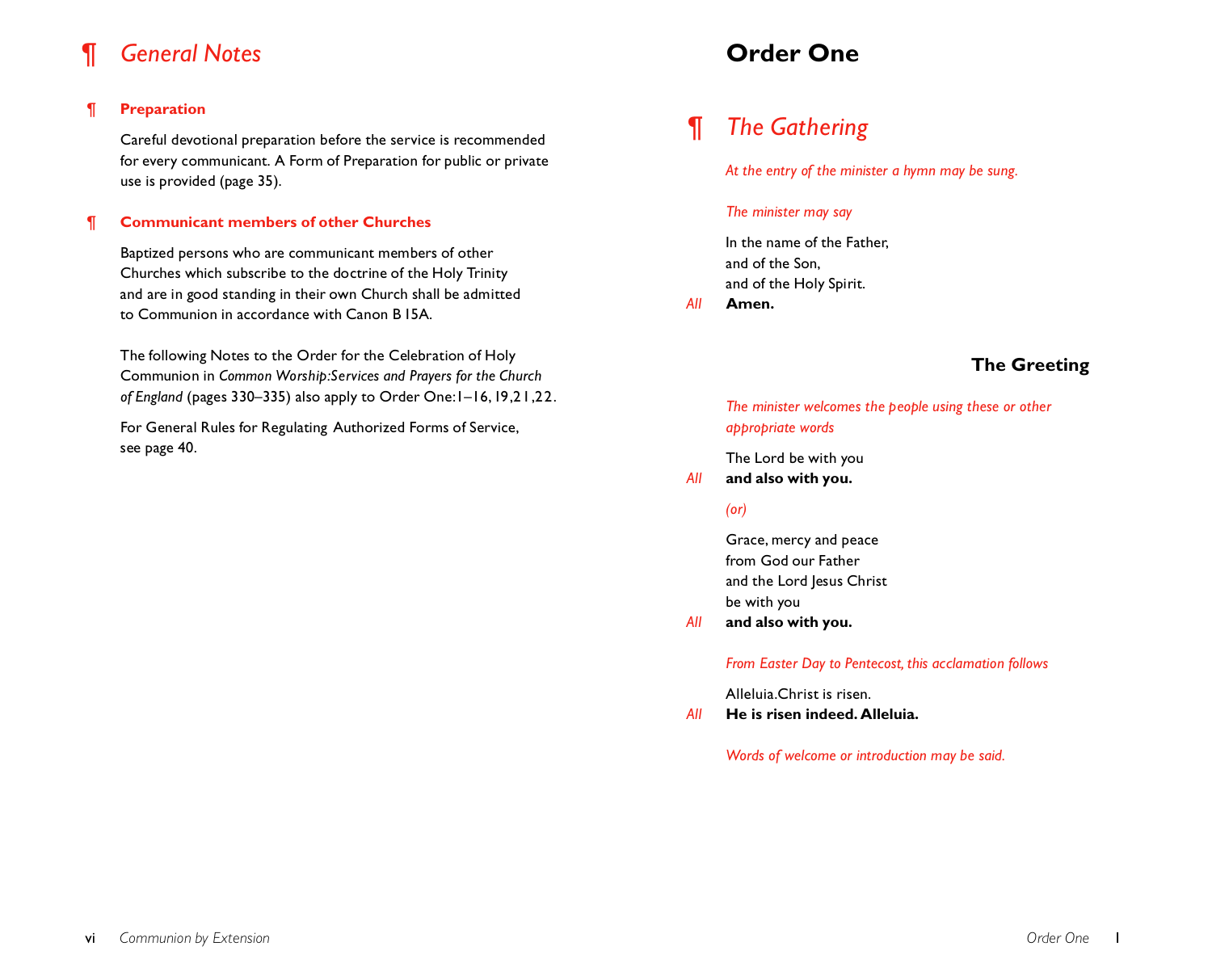# **Prayers of Penitence**

#### *The minister says*

Brothers and sisters, in the Gospel of Saint Luke we read:

At supper with his disciples on the night he was betrayed lesus took a cup, and after giving thanks he said, 'Take this and divide it among yourselves; for I tell you that from now on I will not drink of the fruit of the vine until the kingdom of God comes.' Then he took a loaf of bread, and when he had given thanks, he broke it and gave it to them, saying, 'This is my body, which is given for you. Do this in remembrance of me.'

We have come together in our Father's presence to offer him praise and thanks giving, to hear and receive his holy Word, to bring before him the needs of the world and to ask his for giveness of our sins. In union with those who celebrate [have celebrated] the Eucharist at *N*... this day, we seek God's grace in Holy Communion. For as often as we eat this bread and drink the cup in obedience to his command, we proclaim the Lord's death until he comes.

## **Prayer of Preparation**

#### *This prayer may be said*

*A ll* **Almighty God, to whom all hearts are open, all desires known, and from whom no secrets are hidden: cleanse the thoughts of our hearts by the inspiration of your Holy Spirit, that we may perfectly love you, and worthily magnify your holy name; through Christ our Lord. Amen.**

*The Summary of the Law, the Commandments, the Beatitudes*  or the Comfortable Words may be used.

*A minister uses a seasonal invitation to confession or these or other suitable words* 

God so loved the world that he gave his only Son Jesus Christ to save us from our sins. to be our advocate in heaven. and to bring us to eternal life.

Let us confess our sins in penitence and faith, firmly resolved to keep God's command ments and to live in love and peace with all.

*A ll* **Almighty God,our heavenly Father, we have sinned against you and against our neighbour in thought and word and deed, through negligence, through weakness, through our own deliberate fault. We are truly sorry and repent of all our sins. For the sake of your Son Jesus Christ, who died for us, forgive us all that is past and grant that we may serve you in newness of life to the glory of your name. Amen.**

*( o r )*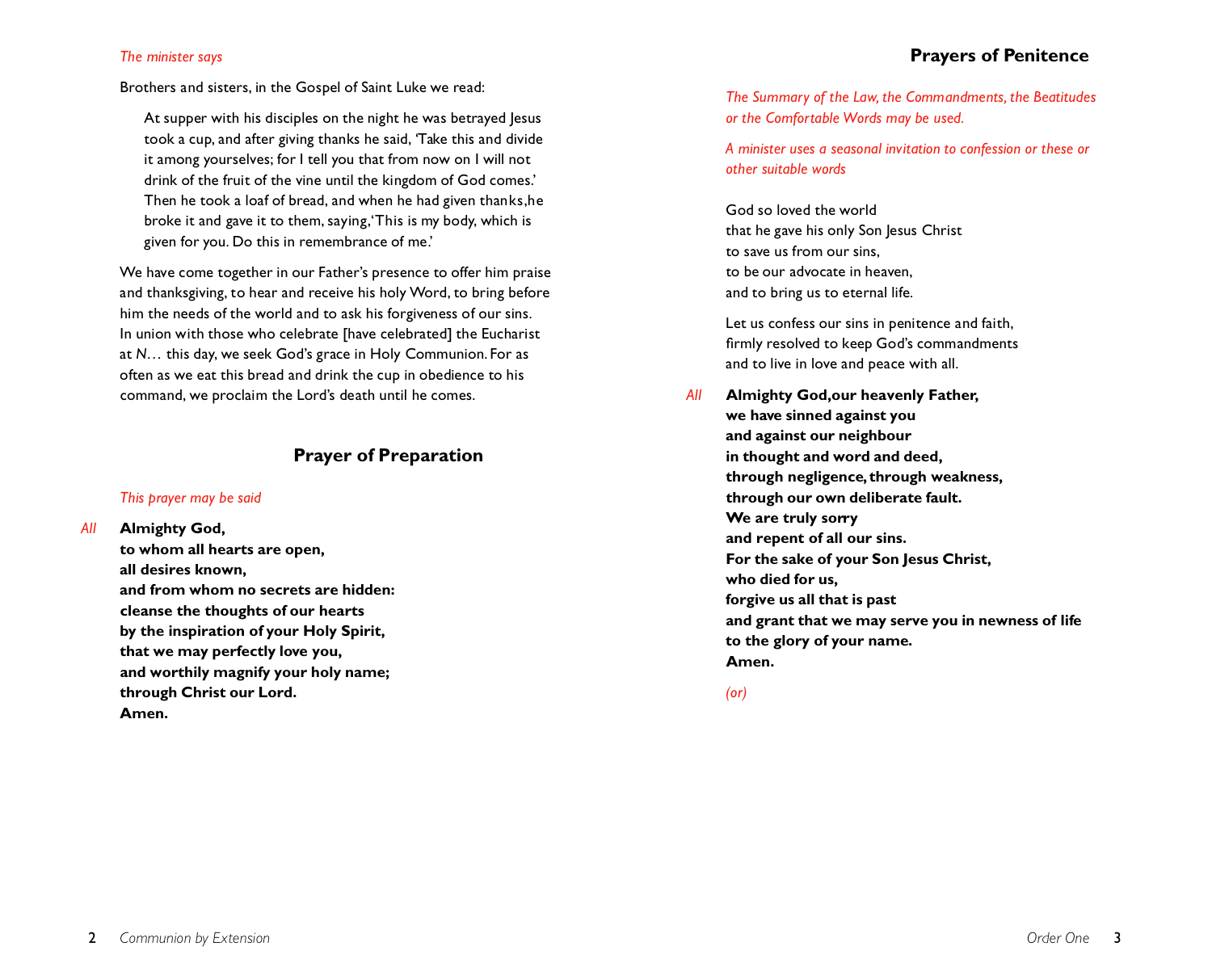*A ll* **Most merciful God, Father of our Lord Jesus Christ, we confess that we have sinned in thought,word and deed. We have not loved you with our whole heart. We have not loved our neighbours as ourselves. In your mercy forgive what we have been, help us to amend what we are, and direct what we shall be; that we may do justly, love mercy, and walk humbly with you,our God. Amen.**

## **Or, with suitable penitential sentences, the Kyrie eleison may be used**

Lord, have mercy.

*All* **Lord, have mercy.** 

Christ, have mercy.

*All* **Christ, have mercy.** 

Lord, have mercy.

**All Lord, have mercy.** 

*If another confession has already been used, the Kyrie eleison may be* used without interpolation here or after the prayer for absolution.

# *The minister says*

May almighty God, who forgives all who truly repent, have mercy upon us, pardon and deliver us from all our sins, confirm and strengthen us in all goodness, and keep us in life eternal; through Jesus Christ our Lord.

*A ll* **Amen.**

# *The Gloria in excelsis may be used.*

All **Glory to God in the highest, and peace to his people on earth.**

> **Lord God,heavenly King, almighty God and Father, we worship you, we give you thanks, we praise you for your glory.**

**Lord Jesus Christ,only Son of the Father, Lord God,Lamb of God, you take away the sin of the world: have mercy on us; you are seated at the right hand of the Father: receive our prayer.**

**For you alone are the Holy One, you alone are the Lord, you alone are the Most High,Jesus Christ, with the Holy Spirit, in the glory of God the Father. Amen.**

# **The Collect**

The minister introduces a period of silent prayer with the words 'Let us pray' or a more specific bidding.

**The Collect is said, and all respond** 

*A ll* **Amen.**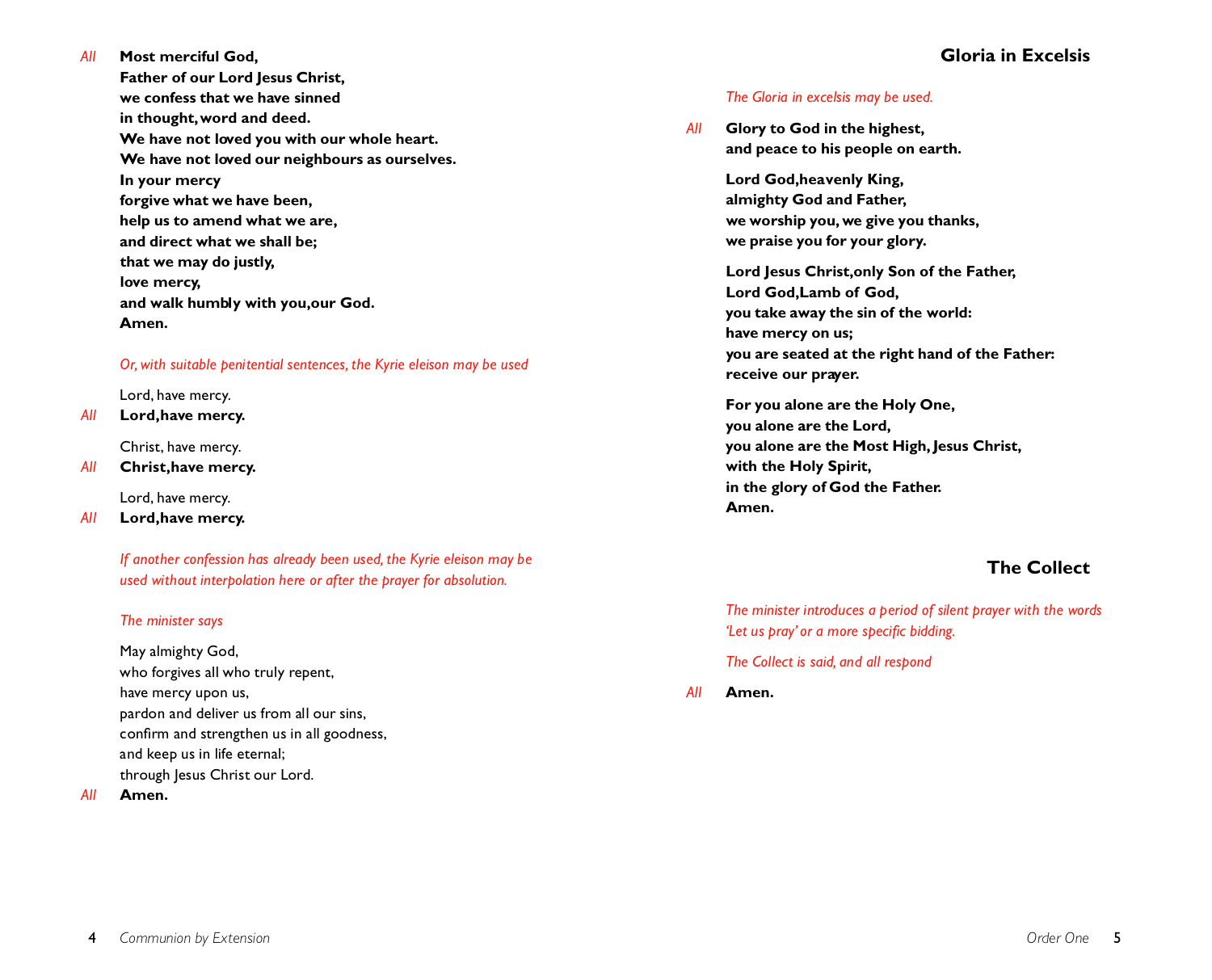# *¶* The Liturgy of the Word

# **The Creed**

# **Readings**

The readings are governed by authorized lectionary provision. *Either one or two readings from Scripture precede the Gospel reading.* 

At the end of each the reader may say

This is the word of the Lord.

*A ll* **Thanks be to God.**

*The psalm or canticle follows the first reading; other hymns and songs may be used between the readings.* 

# **Gospel Reading**

An acclamation may herald the Gospel reading.

*When the Gospel is announced the reader says*

Hear the Gospel of our Lord Jesus Christ according to N.

**All Glory to you, O Lord.** 

# *At the end*

This is the Gospel of the Lord.

**All Praise to you, O Christ.** 

# **Sermon**

**On Sundays and Principal Holy Days an authorized translation of the** *Nicene Creed is used, or on occasion the Apostles' Creed or an* authorized Affirmation of Faith may be used (see pages 138-148 in Common Worship:Services and Prayers for the Church of England).

*All* **We believe in one God. the Father, the Almighty, maker of heaven and earth, of all that is, seen and unseen.**

> **We believe in one Lord,Jesus Christ, the only Son of God, eternally begotten of the Father, God from God,Light f rom Light, true God from true God, begotten,not made, of one Being with the Father; through him all things were made. For us and for our salvation he came down from heaven, was incarnate from the Holy Spirit and the Virgin Mary and was made man. For our sake he was crucified under Pontius Pilate; he suffered death and was buried. On the third day he rose again in accordance with the Scriptures; he ascended into heaven and is seated at the right hand of the Father. He will come again in glory to judge the living and the dead, and his kingdom will have no end.**

**We believe in the Holy Spirit, the Lord,the giver of life, who proceeds from the Father and the Son, who with the Father and the Son is worshipped and glorified, who has spoken through the prophets. We believe in one holy catholic and apostolic Church. We acknowledge one baptism for the forgiveness of sins. We look for the resurrection of the dead, and the life of the world to come. Amen.**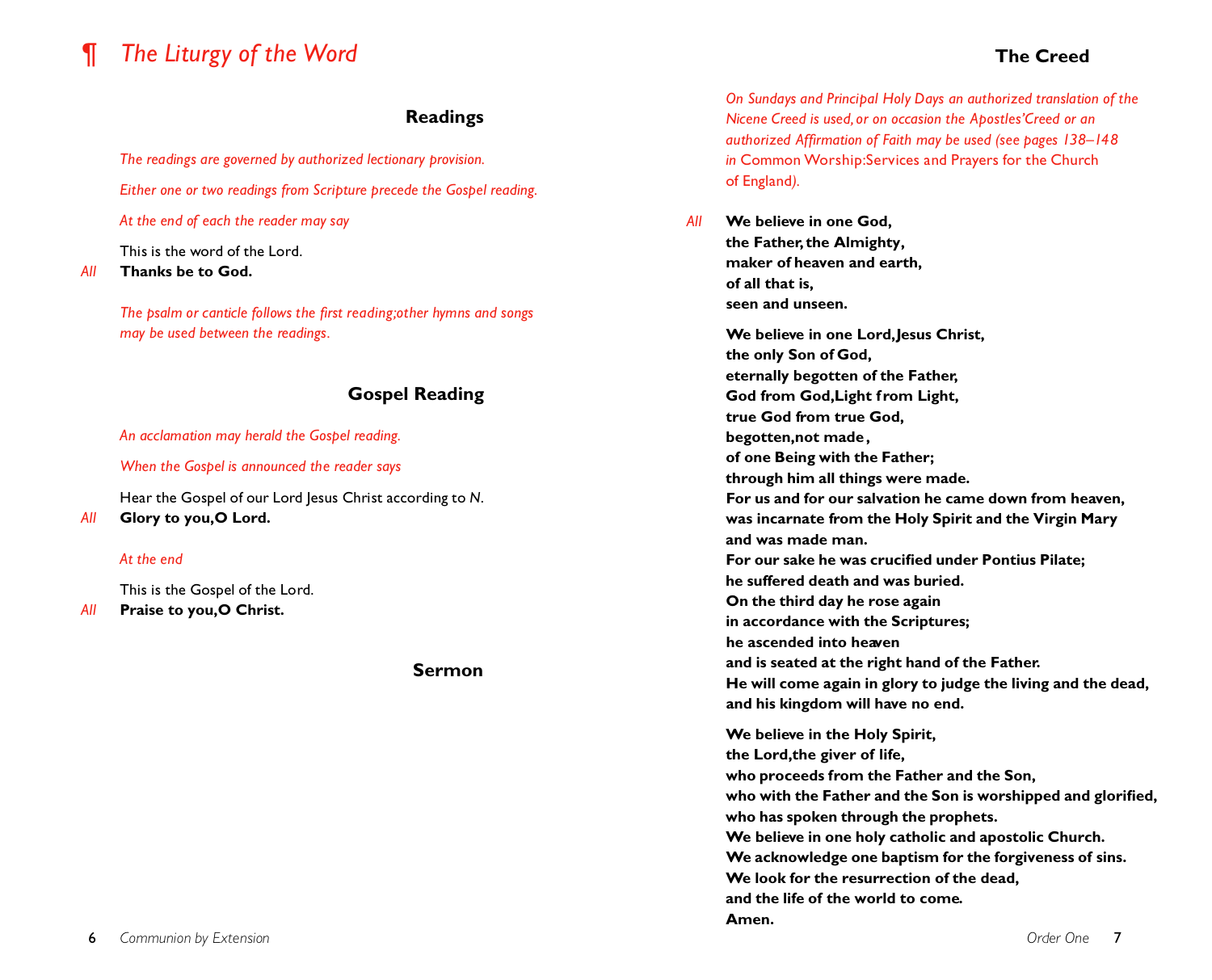# **Prayers of Intercession and Thanksgiving**

*One of the forms on pages 281–289 in Common Worship:* Services and Prayers for the Church of England or other suitable words may be used.

The prayers usually include these concerns and may follow this sequence:

- *¶* The Church of Christ
- *¶ Creation, human society, the Sovereign and those in authority*
- *¶* The local community
- *¶ Those who suffer*
- *¶* The communion of saints

*Thanksgiving and praise may be offered for the great acts of God in creation and redemption.* 

*These responses may be used*

Lord, in your mercy

All **hear our prayer.** 

#### *( o r )*

Lord, hear us.

All **Lord, graciously hear us.** 

#### *And at the end*

Merciful Father,

*A ll* **accept these prayers for the sake of your Son, our Saviour Jesus Christ. Amen.**

# *¶ The Liturgy of the Sacrament*

# **The Peace**

#### The minister may introduce the Peace thus

In fellowship with the whole Church of God, with all who have been brought together by the Holy Spirit to worship on this day, and particularly with our brothers and sisters at *N* ... who have celebrated the Eucharist, let us rejoice that we are called to be part of the body of Christ.

*A ll* **Though we are many, we are one body, because we all share in one bread.**

> *or a seasonal sentence (pages 290 and 300–329 in Common* Worship:Services and Prayers for the Church of England) *may be used.*

#### *The minister then says*

The peace of the Lord be always with you.

*A ll* **And also with you.**

*These words may be added* Let us offer one another a sign of peace.

All may exchange a sign of *peace*.

*A hymn may be sung.*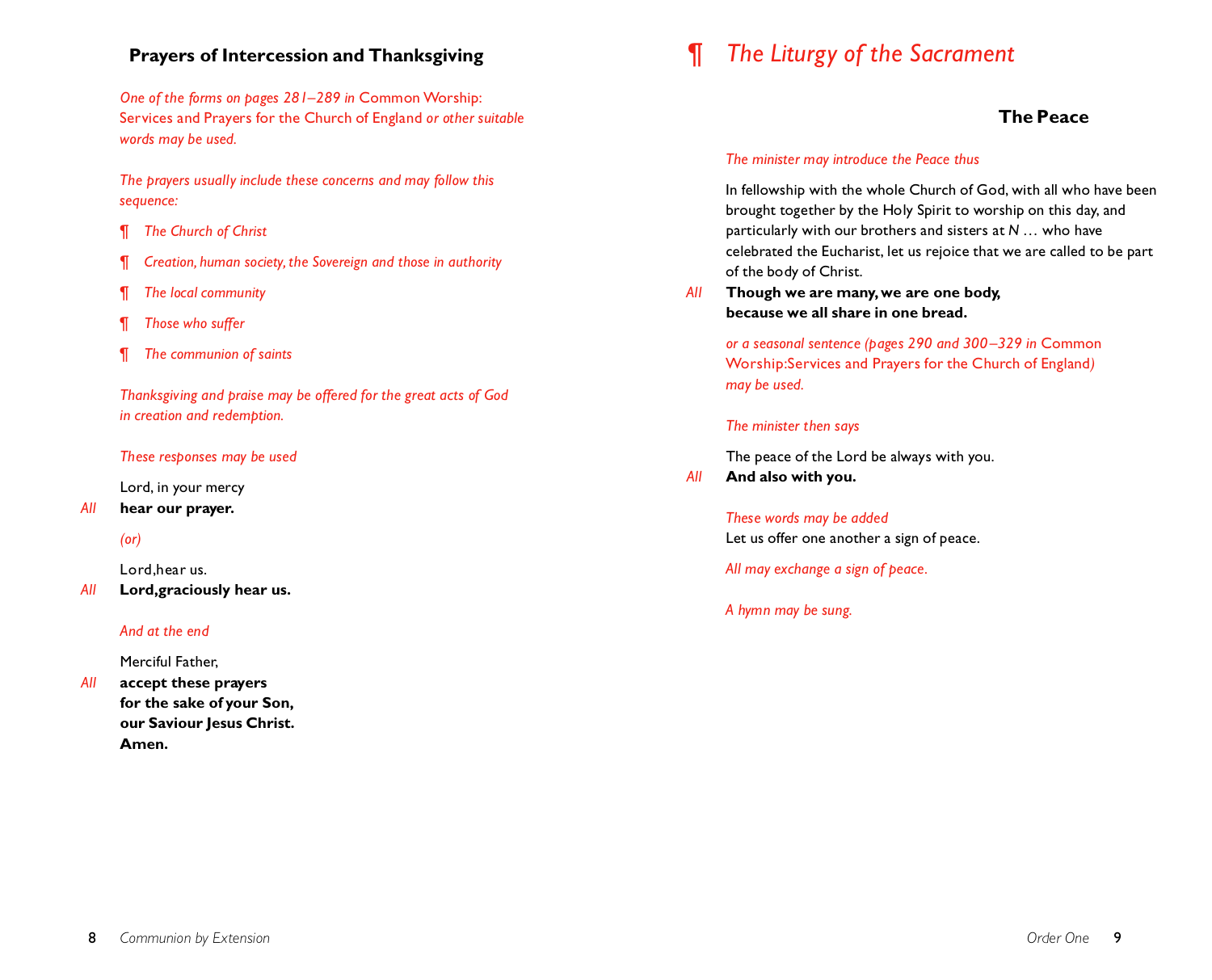#### At the lectern or minister's stall one of the following shall be read

| Mark 10.32-34, 42-45 | The Son of Man came to give his life.             |
|----------------------|---------------------------------------------------|
| Luke 24.30-34        | They recognized him in the breaking of bread.     |
| John 6.53-58         | My flesh is true food and my blood is true drink. |
| Revelation 19.6-9a   | The marriage supper of the Lamb.                  |
| 1 Peter 2.21-25      | He bore our sins on the cross.                    |

#### *The fo ll owing is said*

#### *A ll* **Blessed are you,**

**God of those who hunger and thirst, for you give us our food in due season. You nourish us with your word, which is the bread of life. You strengthen us with your Spirit, the new wine of your Kingdom. In Christ you are food for the hungry, refreshment for the weary. Blessed are you,our Creator and Redeemer. Blessed be God for ever.**

As our Saviour taught us, so we pray

*All* **Our Father in heaven. hallowed be your name, your kingdom come, your will be done, on earth as in heaven. Give us today our daily bread. Forgive us our sins as we forgive those who sin against us. Lead us not into temptation but deliver us from evil. For the kingdom,the power, and the glory are yours now and for ever. Amen.**

# *( o r )*

Let us pray with confidence as our Saviour has taught us

*A ll* **Our Father, who art in heaven, hallowed be thy name; thy kingdom come; thy will be done; on earth as it is in heaven. Give us this day our daily bread. And forgive us our trespasses, as we forgive those who trespass against us. And lead us not into temptation; but deliver us from evil. For thine is the kingdom, the power and the glory, for ever and ever. Amen.**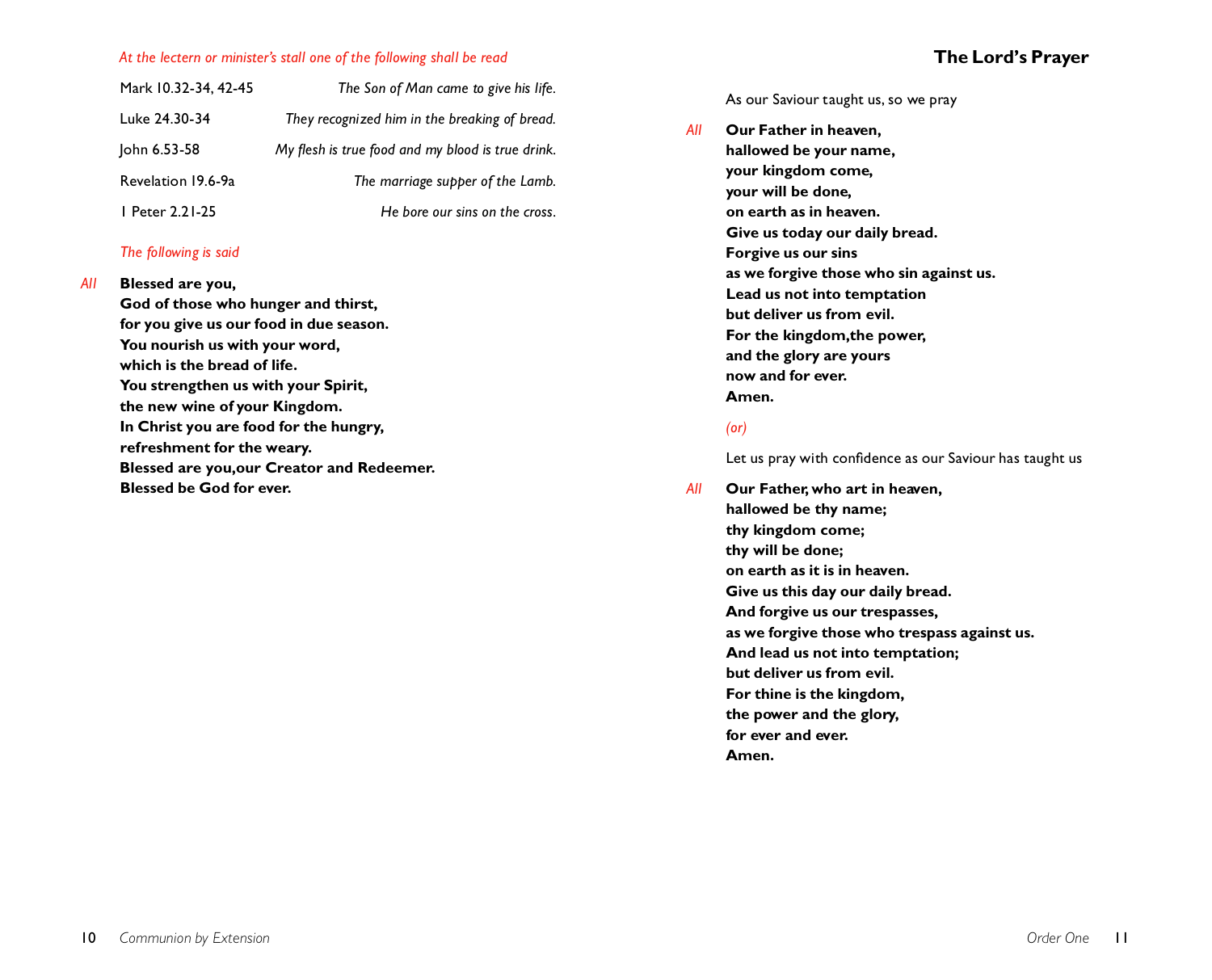# **Giving of Communion**

#### **The minister moves to the Holy Table and says**

The Church of God, of which we are members, has taken bread and wine and given thanks over them according to our Lord's command. These holy gifts have been brought to us that we too may share in the communion of the body and blood of Christ.

#### **Silence is kept.**

#### *The minister says*

Draw near with faith. Receive the body of our Lord Jesus Christ which he gave for you and his blood which he shed for you. Eat and drink in remembrance that he died for you, and feed on him in your hearts by faith with thanks giving.

#### *( o r )*

Jesus is the Lamb of God who takes away the sin of the world. Blessed are those who are called to his supper.

*A ll* **Lord,I am not worthy to receive you, but only say the word,and I shall be healed.**

### *( o r )*

God's holy gifts for God's holy people.

*A ll* **Jesus Christ is holy, Jesus Christ is Lord, to the glory of God the Father.**

#### **or, from Easter Day to Pentecost**

Alleluia.Christ our passover is sacrificed for us. *A ll* **Therefore let us keep the feast. Alleluia.**

#### **One of these prayers may be said before the distribution**

*A ll* **We do not presume to come to this your table, merciful Lord, trusting in our own righteousness, but in your manifold and great mercies. We are not worthy so much as to gather up the crumbs under your table. But you are the same Lord whose nature is always to have mercy. Grant us therefore, gracious Lord, so to eat the flesh of your dear Son Jesus Christ and to drink his blood, that our sinful bodies may be made clean by his body and our souls washed through his most precious blood, and that we may evermore dwell in him,and he in us. Amen.**

#### *( o r )*

*A ll* **Most merciful Lord, your love compels us to come in. Our hands were unclean, our hearts were unprepared; we were not fit even to eat the crumbs from under your table. But you,Lord,are the God of our salvation, and share your bread with sinners. So cleanse and feed us with the precious body and blood of your Son, that he may live in us and we in him; and that we, with the whole company of Christ, may sit and eat in your kingdom. Amen.**

#### The minister and people receive communion.

Authorized words of distribution are used and the communicant replies **Amen.**

*During the distribution hymns and anthems may be sung.* 

Any consecrated bread and wine which is not required for purposes *o f c o m munion is consumed at the end of the distribution or after the service.*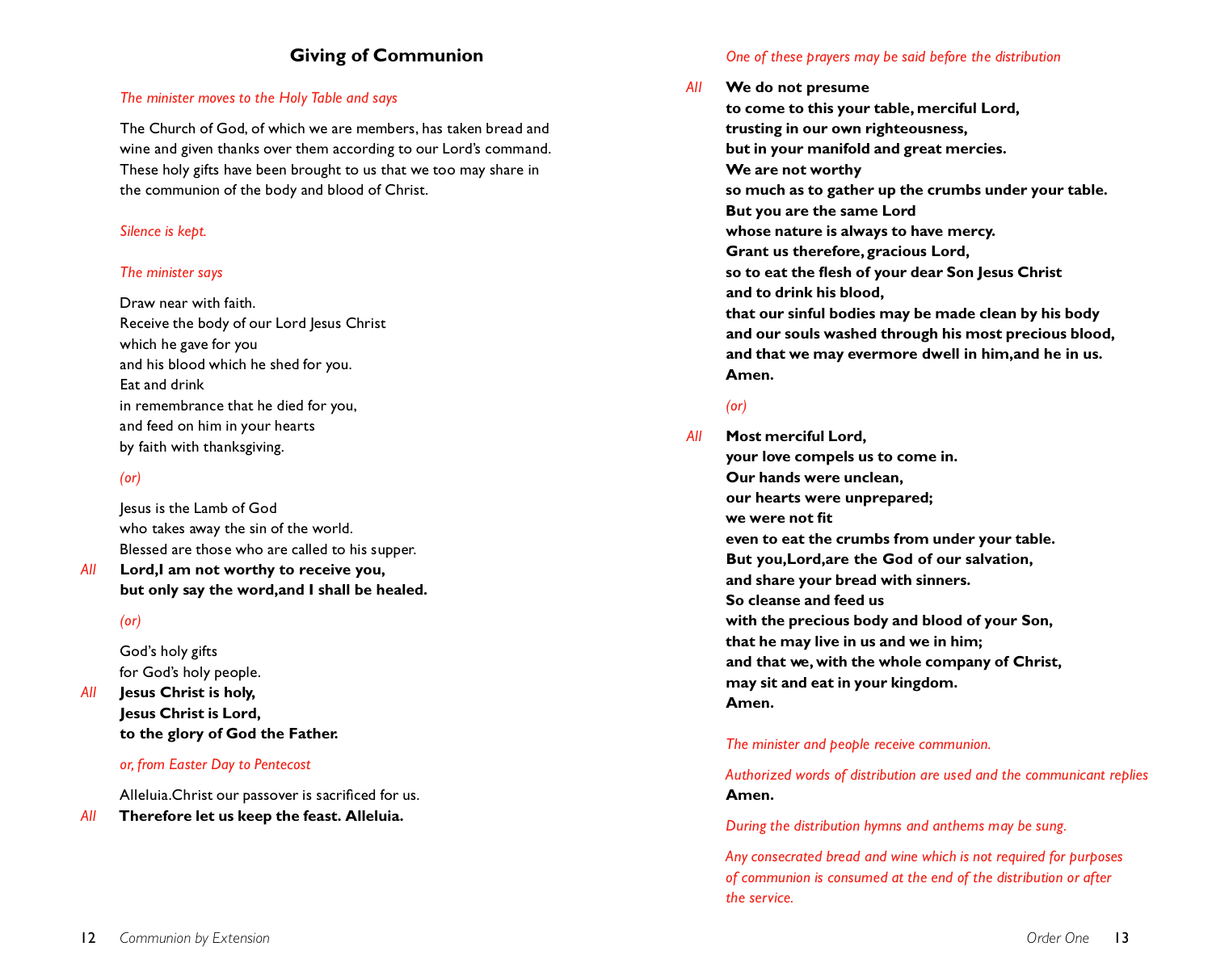# **Prayer after Communion**

#### Silence is kept.

The Post Communion or another suitable prayer is said.

#### All may say one of these prayers

**All Almighty God,** 

**we thank you for feeding us with the body and blood of your Son Jesus Christ. Through him we offer you our souls and bodies to be a living sacrifice. Send us out in the power of your Spirit to live and work to your praise and glory. Amen.**

# *( o r )*

*A ll* **Father of all,**

**we give you thanks and praise, that when we were still far off you met us in your Son and brought us home. Dying and living,he declared your love, gave us grace, and opened the gate of glory. May we who share Christ's body live his risen life; we who drink his cup bring life to others; we whom the Spirit lights give light to the world. Keep us firm in the hope you have set before us, so we and all your children shall be free, and the whole earth live to praise your name; through Christ our Lord. Amen.**

# *¶ The Dismissal*

#### *A hymn may be sung.*

*A ll* **The grace of our Lord Jesus Christ, and the love of God, and the fellowship of the Holy Spirit be with us all evermore. Amen.**

#### *A minister says*

Go in peace to love and serve the Lord.

All **In the name of Christ.Amen.** 

## *( o r )*

Go in the peace of Christ.

All **Thanks be to God.** 

#### or, from Easter Day to Pentecost

Go in the peace of Christ. Alleluia, alleluia.

*A ll* **Thanks be to God. Alleluia,alleluia.**

#### *O ther suitable words of dismissal may be used.*

The minister and people depart.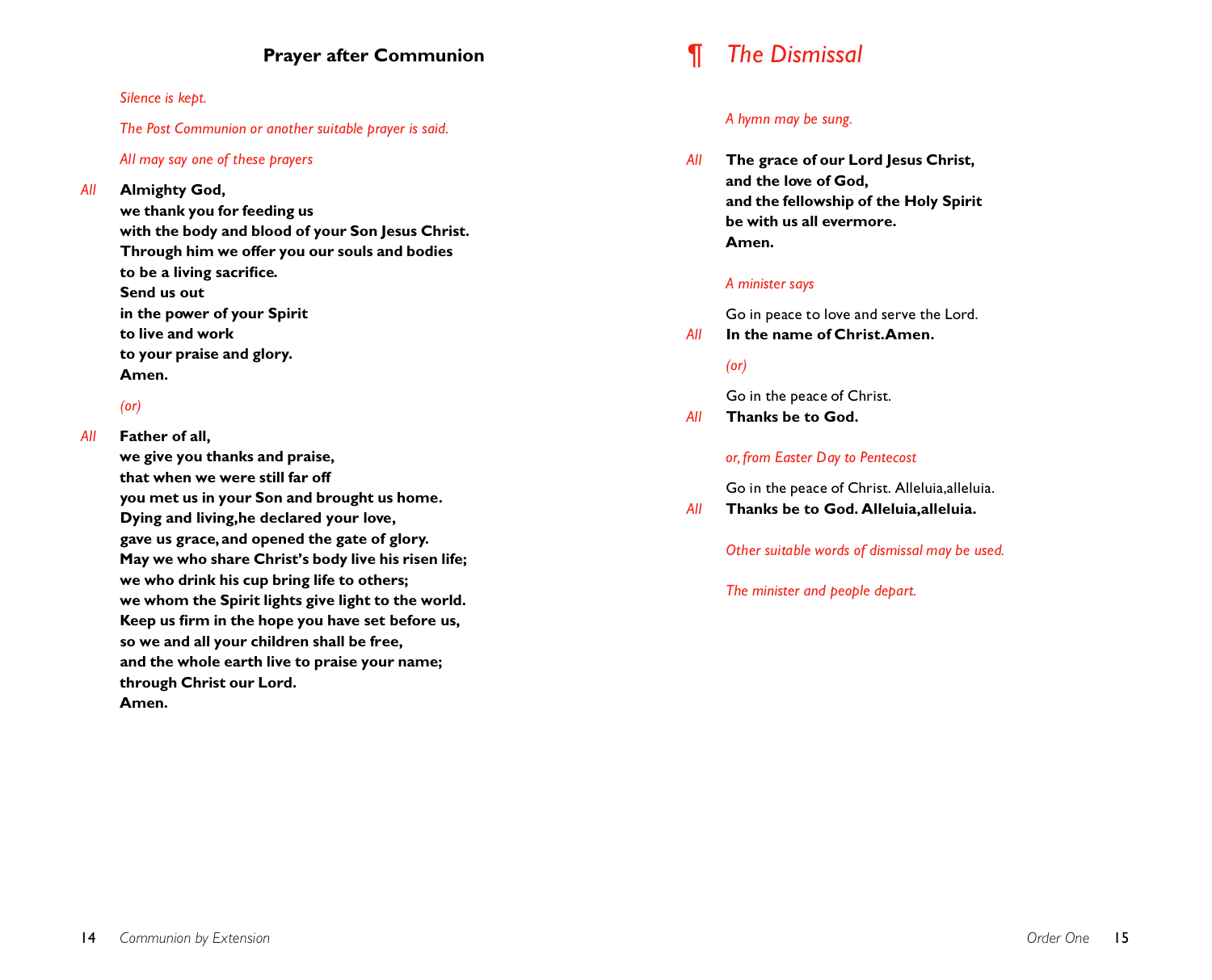# **Notes**

For Notes to Public Worship with Communion by Extension, see page v.

# *¶ G e n e ral Notes*

## ¶ **Preparation**

Careful devotional preparation before the service is recommended for every communicant. A Form of Preparation for public or private use is provided (page 35).

### ¶ **Communicant members of other Churches**

Baptized persons who are communicant members of other Churches which subscribe to the doctrine of the Holy Trinity and are in good standing in their own Church shall be admitted to Communion in accordance with Canon B 15A.

The following Notes to the Order for the Celebration of Holy Communion in *Common Worship:Services and Prayers for the Church of England (pages 330–335) also apply to Order Two:1–16, 19, 21,*  $22,24 - 26,29$ .

For General Rules for Regulating Authorized Forms of Service, see page 40.

# **Order Two**

### *At the entry of the minister a hymn may be sung.*

#### *The minister says*

Dearly beloved, in the Gospel of Saint Luke we read: 'When the hour was come, Jesus sat down, and the twelve apostles with him. And he said unto them. With desire I have desired to eat this passover with you before I suffer: For I say unto you, I will not any more eat therof, until it be fulfilled in the kingdom of God. And he took the cup, and gave thanks, and said, Take this and divide it among yourselves: for I say unto you, I will not drink of the fruit of the vine, until the kingdom of God come. And he took bread, and gave thanks, and brake it, and gave unto them, saying, This is my body which is given for you: do this in remembrance of me.'

We are assembled and met together to render thanks for the great benefits that we have received at the hands of Almighty God, to set forth his most worthy praise, to hear his most holy Word, to acknowledge and confess our manifold sins and wickedness, to ask those things which are requisite and necessary, as well for the body as the soul, and, in union with those who celebrate [have celebrated] the Holy Communion at N... this day, to partake of the spiritual food of the most precious Body and Blood of Christ in remembrance of his death and resurrection. For as often as we eat this bread and drink this cup in obedience to his command, we proclaim the Lord's death until he comes.

# **Prayer of Preparation**

Almighty God, unto whom all hearts be open, all desires known. and from whom no secrets are hid: cleanse the thoughts of our hearts by the inspiration of thy Holy Spirit, that we may perfectly love thee, and worthily magnify thy holy name; through Christ our Lord.

*A ll* **Amen.**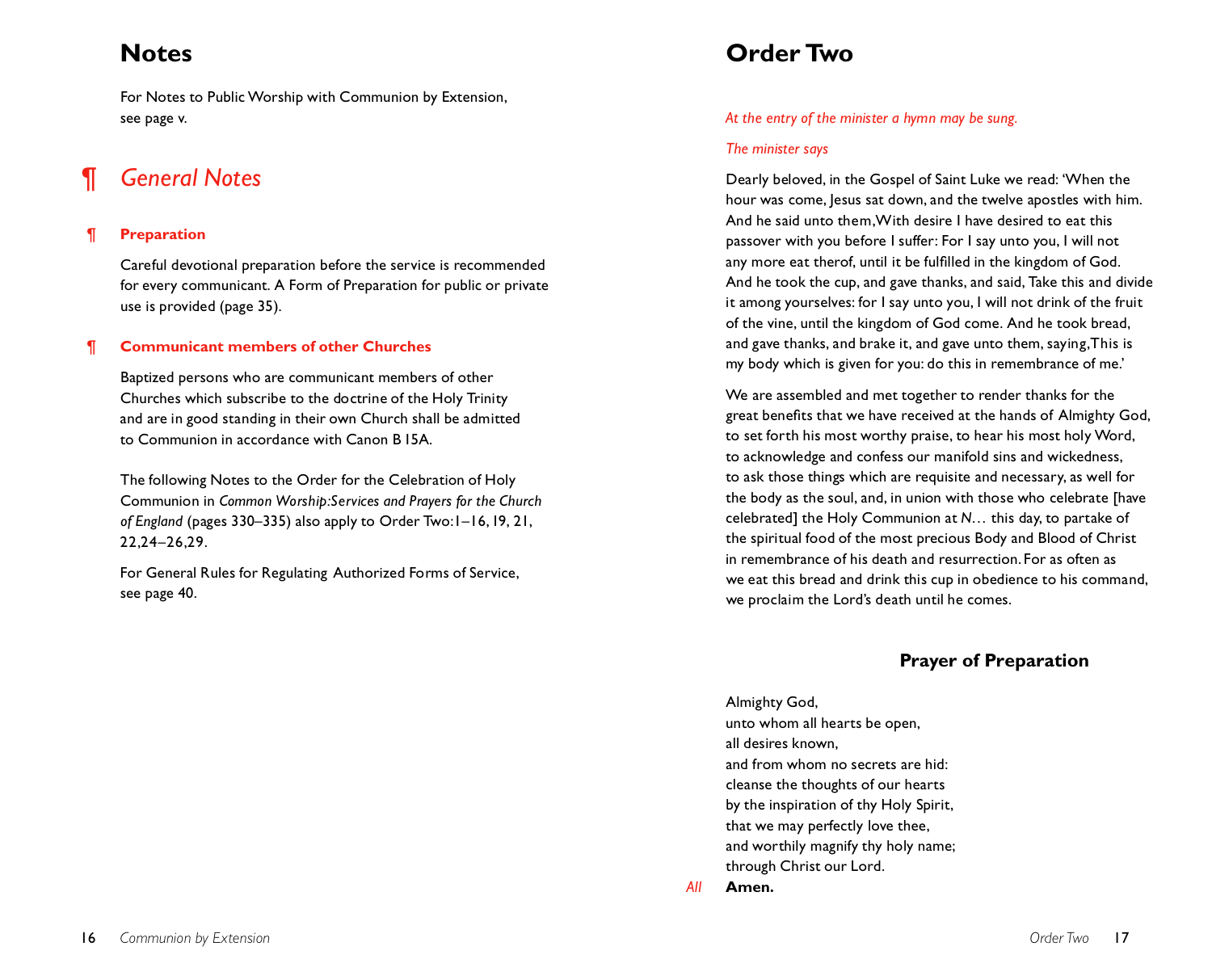# **The Commandments**

*The minister reads the Ten Commandments and the people make*  the response. Or, except on the first Sundays of Advent and Lent, the Summary of the Law or Kyrie eleison may be used.

God spake these words and said: I am the Lord thy God; thou shalt have none other gods but me.

## *A ll* **Lord,have mercy upon us, and incline our hearts to keep this law.**

Thou shalt not make to thyself any graven image, nor the likeness of any thing that is in heaven above, or in the earth beneath or in the water under the earth. Thou shalt not bow down to them, nor worship them: for I the Lord thy God am a jealous God, and visit the sins of the fathers upon the children unto the third and fourth generation of them that hate me,

and shew mercy unto thousands in them that love me and keep my commandments.

*A ll* **Lord,have mercy upon us, and incline our hearts to keep this law.**

> Thou shalt not take the name of the Lord thy God in vain: for the Lord will not hold him guiltless that taketh his name in vain.

# *A ll* **Lord,have mercy upon us, and incline our hearts to keep this law.**

Remember that thou keep holy the Sabbath day. Six days shalt thou labour, and do all that thou hast to do; but the seventh day is the Sabbath of the Lord thy God. In it thou shalt do no manner of work. thou, and thy son, and thy daughter, thy manservant, and thy maidservant, thy cattle, and the stranger that is within thy gates. For in six days the Lord made heaven and earth, the sea, and all that in them is. and rested the seventh day: wherefore the Lord blessed the seventh day, and hallowed it. *A ll* **Lord,have mercy upon us,**

**and incline our hearts to keep this law.**

Honour thy father and thy mother; that thy days may be long in the land which the Lord thy God giveth thee.

*A ll* **Lord,have mercy upon us, and incline our hearts to keep this law.**

Thou shalt do no murder.

*A ll* **Lord,have mercy upon us, and incline our hearts to keep this law.**

Thou shalt not commit adultery.

*A ll* **Lord,have mercy upon us, and incline our hearts to keep this law.**

Thou shalt not steal.

*A ll* **Lord,have mercy upon us, and incline our hearts to keep this law.**

Thou shalt not bear false witness against thy neighbour.

All **Lord, have mercy upon us, and incline our hearts to keep this law.**

> Thou shalt not covet thy neighbour's house, thou shalt not covet thy neighbour's wife, nor his servant, nor his maid, nor his ox, nor his ass, nor any thing that is his.

All **Lord, have mercy upon us, and write all these thy laws in our hearts,we beseech thee.**

### *Or this Summary of the Law may be said*

Our Lord Jesus Christ said: Hear, O Israel, the Lord our God is one Lord; and thou shalt love the Lord thy God with all thy heart, and with all thy soul, and with all thy mind, and with all thy strength. This is the first commandment.

And the second is like, namely this: Thou shalt love thy neighbour as thyself. There is none other commandment greater than these. On these two commandments hang all the law and the prophets.

All **Lord, have mercy upon us,** 

**and write all these thy laws in our hearts,we beseech thee.**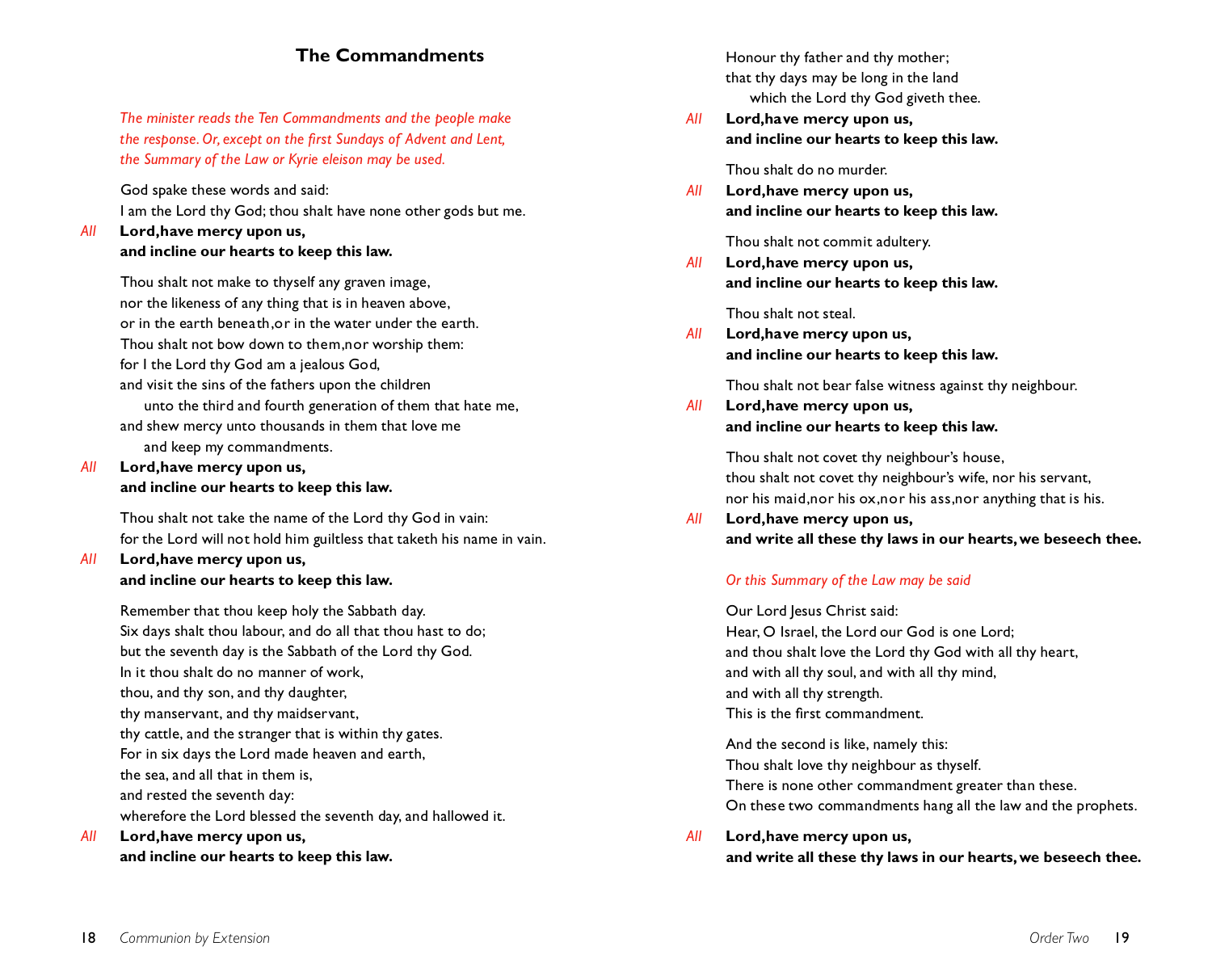#### *Or the Ky rie eleison may be sung or said*

Lord, have mercy.

- *All* **Lord, have mercy.** Lord, have mercy.
- *All* **Christ, have mercy.** Christ, have mercy.
- *All* **Christ, have mercy.**

Lord, have mercy.

*All* **Lord, have mercy.** Lord, have mercy.

#### *( o r )*

Kyrie, eleison.

- *A ll* **Kyrie, eleison**. Kyrie, eleison.
- *A ll* **Christe, eleison.** Christe, eleison.
- *A ll* **Christe, eleison.**

Kyrie, eleison.

*A ll* **Kyrie, eleison**. Kyrie, eleison.

#### **The Collect for the Sovereign may be said**

Al mighty God, whose kingdom is everlasting, and power infinite: have mercy upon the whole Church; and so rule the heart of thy chosen servant *Elizabeth*, *our Queen* and Governor, that she (knowing whose minister she is) may above all things seek thy honour and glory: and that we and all her subjects (duly considering whose authority she hath) may faithfully serve, honour and humbly obey her, in thee, and for thee, according to thy blessed word and ordinance; through Jesus Christ our Lord, who with thee and the Holy Ghost liveth and reigneth, ever one God, world without end.

*A ll* **Amen.**

#### *The minister may say*

The Lord be with you *A ll* **and with thy spirit.** Let us pray.

**Then shall be said the Collect of the Day.** 

# **Readings**

The readings are governed by authorized lectionary provision.

*A Lesson from the Old Testament may be read and a psalm may be used.*

#### *The reader says*

The Lesson is written in the ... chapter of ... beginning at the ... verse.

#### *At the end*

Here endeth the Lesson.

#### *The reader says*

The Epistle is written in the ... chapter of ... beginning at the ... verse.

#### *At the end*

Here endeth the Epistle.

### **Gospel**

#### *The reader says*

The holy Gospel is written in the ... chapter of the Gospel according to Saint  $\dots$ , beginning at the  $\dots$  verse.

#### **All may respond**

All **Glory be to thee, O Lord.** 

*At the end the reader may say*

This is the Gospel of the Lord.

#### **All may respond**

**All Praise be to thee, O Christ.**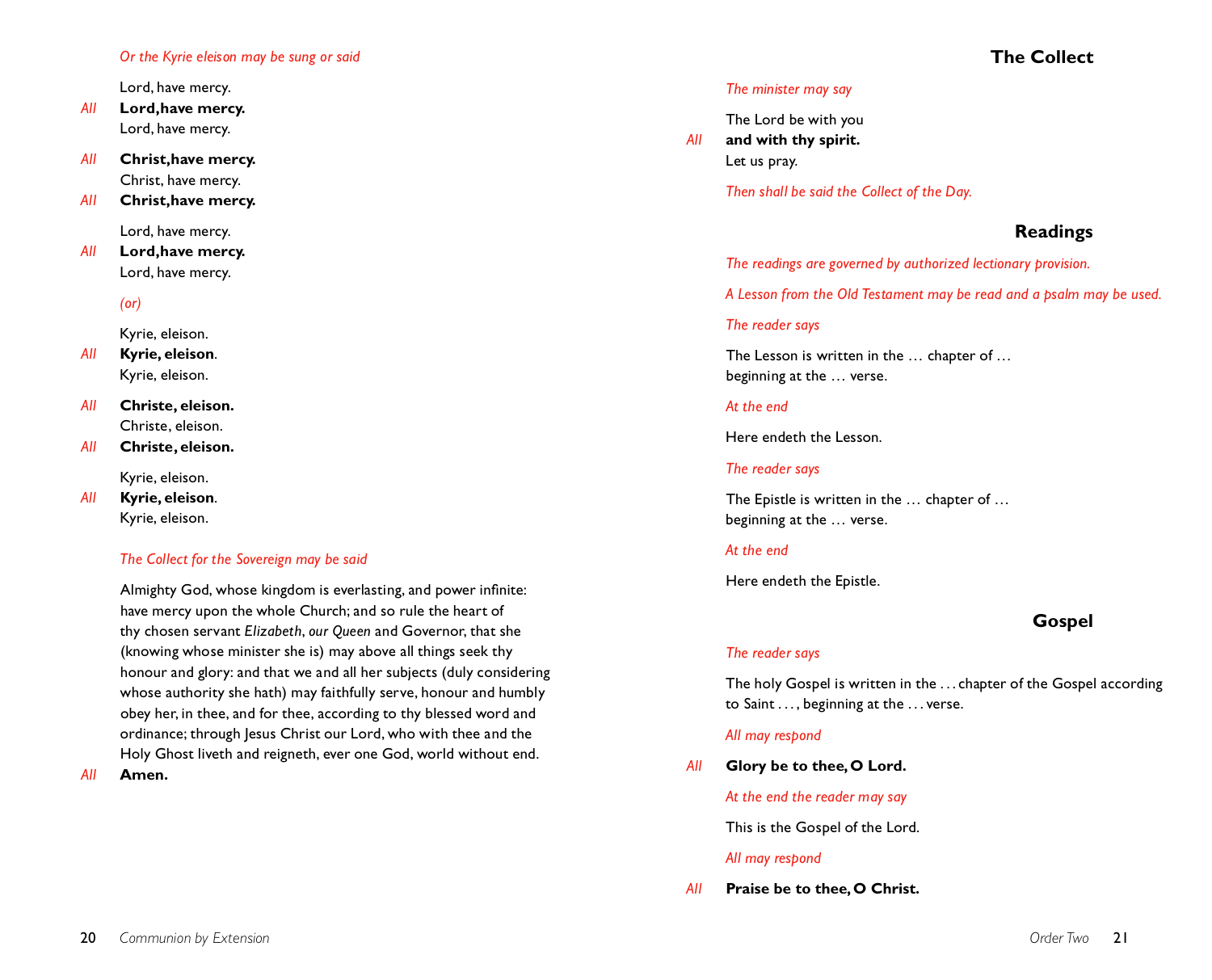# **The Creed**

**On Sundays and Principal Holy Days the Nicene Creed is used,** or on occasion the Apostles'Creed or an authorized Affirmation of Faith *may be used.*

*A ll* **I believe in one God the Father almighty, maker of heaven and earth, and of all things visible and invisible:**

> **And in one Lord Jesus Christ, the only-begotten Son of God, begotten of his Father before all worlds, God of God,Light of Light, very God of very God, begotten,not made, being of one substance with the Father, by whom all things were made; who for us men and for our salvation came down from heaven, and was incarnate by the Holy Ghost of the Virgin Mary, and was made man, and was crucified also for us under Pontius Pilate. He suffered and was buried, and the third day he rose again according to the Scriptures, and ascended into heaven, and sitteth on the right hand of the Father. And he shall come again with glory to judge both the quick and the dead: whose kingdom shall have no end.**

**And I believe in the Holy Ghost, the Lord and giver of life, who proceedeth from the Father and the Son, who with the Father and the Son together is worshipped and glorified, who spake by the prophets. And I believe one catholic and apostolic Church. I acknowledge one baptism for the remission of sins. And I look for the resurrection of the dead, and the life of the world to come. Amen.**

#### **One of the following or another sentence of Scripture is used**

Let your light so shine before men, that they may see your good works, and glorify your Father which is in heaven. *Matthew 5.16* 

Lay not up for yourselves treasures upon earth; where the rust and moth doth corrupt, and where thieves break through and steal: but lay up for yourselves treasures in heaven; where neither rust nor moth doth corrupt, and where thieves do not break through and steal **and steam** and steam and steam and steam and steam and steam and steam and steam and steam and steam and steam and steam and steam and steam and steam and steam and steam and steam and steam and steam and steam

All things come of thee, and of thine own do we give thee. *1 Chronicles 29.14* 

Whoso hath this world's goods, and seeth his brother have need, and shutteth up his compassion from him, how dwelleth the love of God in him ? *1 John 3.17*

A hymn may be sung and a collection may be taken.

**Sentence**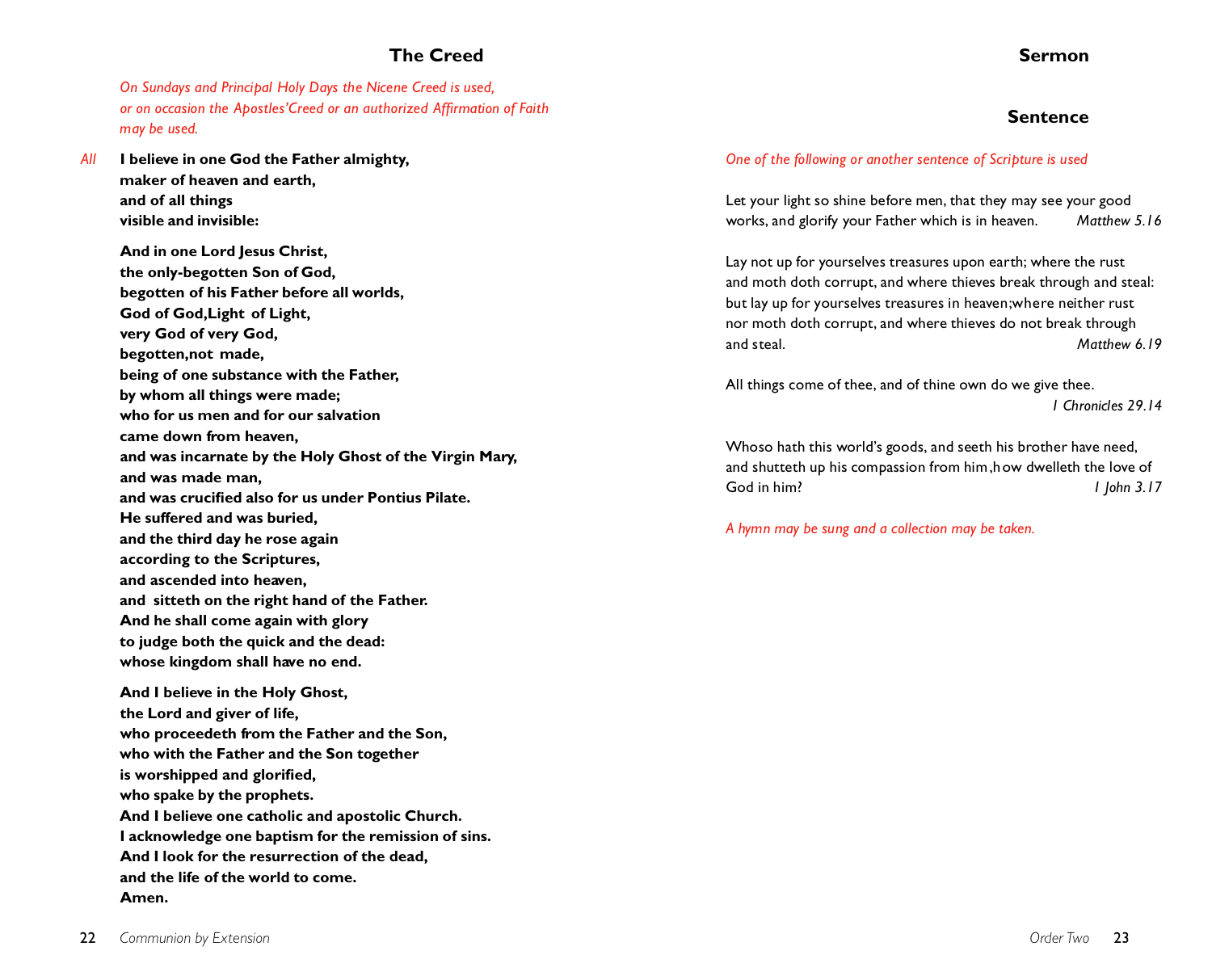# **Intercession**

# **Invitation to Confession**

#### *B ri e f biddings may be given.*

Let us pray for the whole state of Christ's Church militant here in ea rth .

Almighty and ever-living God, who by thy holy apostle hast taught us to make prayers and supplications, and to give thanks, for all men: we humbly beseech thee most mercifully to receive these our prayers, which we offer unto thy divine majesty; beseeching thee to inspire continually the universal Church with the spirit of truth, unity, and concord: and grant, that all they that do confess thy holy name may agree in the truth of thy holy word, and live in unity and godly love.

We beseech thee also to save and defend all Christian kings, princes and governors; and specially thy servant *Elizabeth our Queen*, that under her we may be godly and quietly governed: and grant unto her whole Council, and to all that are put in authority under her, that they may truly and impartially minister justice, to the punishment of wickedness and vice, and to the maintenance of thy true religion and virtue.

Give grace, O heavenly Father, to all bishops, priests and deacons, that they may both by their life and doctrine set forth thy true and lively word, and rightly and duly administer thy holy sacraments: and to all thy people give thy heavenly grace; and specially to this congregation here present; that, with meek heart and due reverence, they may hear and receive thy holy word; truly serving thee in holiness and righteousness all the days of their life.

And we most humbly beseech thee of thy goodness, O Lord, to comfort and succour all them, who in this transitory life are in trouble, sorrow, need, sickness, or any other adversity.

And we also bless thy holy name for all thy servants departed this life in thy faith and fear; beseeching thee to give us grace so to follow their good examples, that with them we may be partakers of thy heavenly kingdom.

Grant this, O Father, for Jesus Christ's sake, ouronly mediator and advocate.

#### *A ll* **Amen.**

#### The minister reads the shorter exhortation as follows

Ye that do truly and earnestly repent you of your sins, and are in love and charity with your neighbours, and intend to lead a new life, following the commandments of God, and walking from henceforth in his holy ways: draw near with faith, and take this holy sacrament to your comfort; and make your humble confession to almighty God, meekly kneeling upon your knees.

# **Confession**

*A ll* **Almighty God, Father of our Lord Jesus Christ, maker of all things,judge of all men: we acknowledge and bewail our manifold sins and wickedness, which we, from time to time, most grievously have committed, by thought,word and deed, against thy divine majesty, provoking most justly thy wrath and indignation against us. We do earnestly repent, and are heartily sorry for these our misdoings; the remembrance of them is grievous unto us; the burden of them is intolerable. Have mercy upon us, have mercy upon us,most merciful Father; for thy Son our Lord Jesus Christ's sake, forgive us all that is past; and grant that we may ever hereafter serve and please thee in newness of life, to the honour and glory of thy name; through Jesus Christ our Lord. Amen.**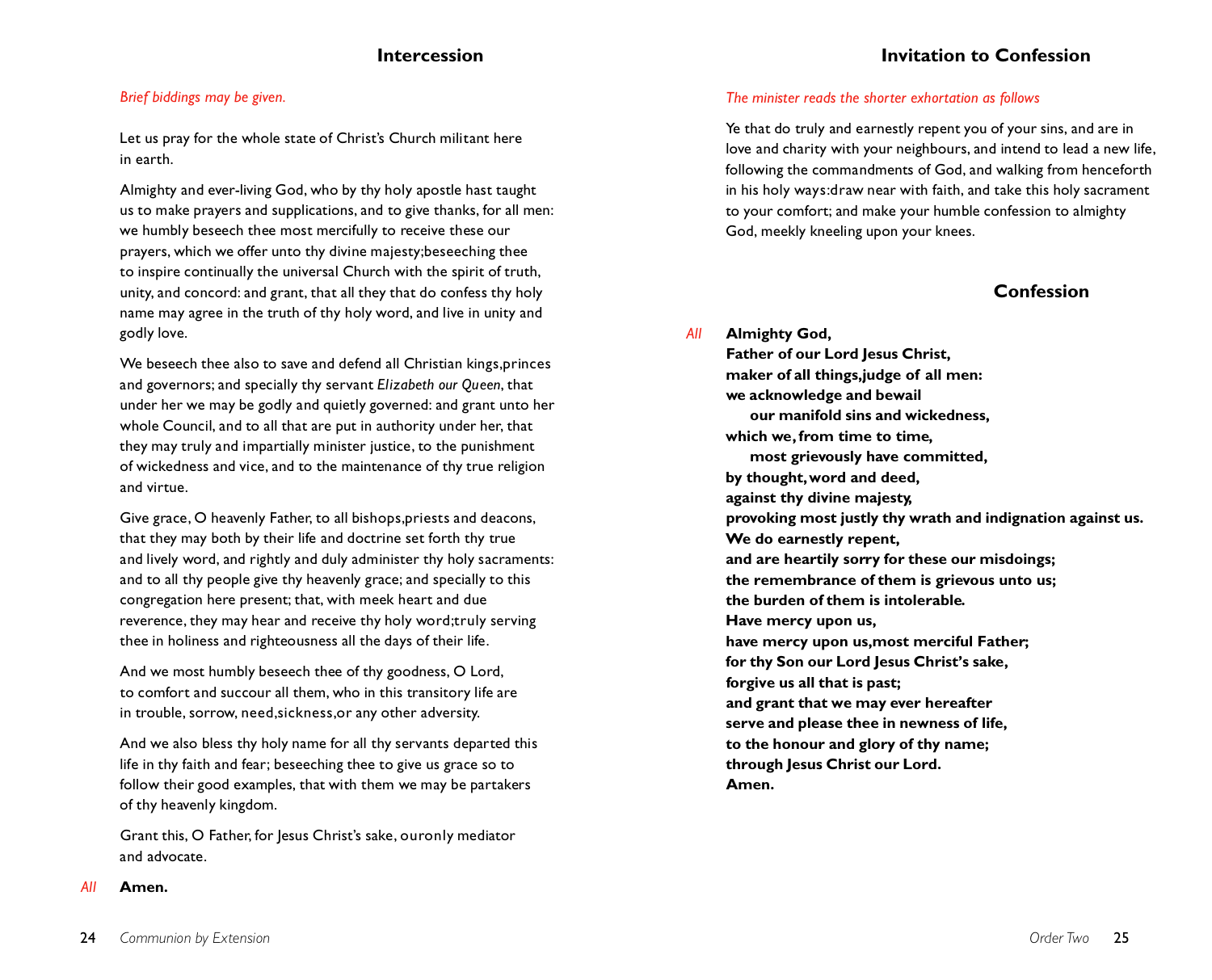#### *The minister says*

Grant, we beseech thee, merciful Lord, to thy faithful people pardon and peace, that they may be cleansed from all their sins, and serve thee with a quiet mind; through Jesus Christ our Lord.

#### *A ll* **Amen.**

# **The Comfortable Words**

| Hear what comfortable words our Saviour Christ saith unto all that<br>truly turn to him:                                                                                     |               |  |
|------------------------------------------------------------------------------------------------------------------------------------------------------------------------------|---------------|--|
| Come unto me, all that travail and are heavy laden,<br>and I will refresh you.                                                                                               | Matthew 11.28 |  |
| So God loved the world, that he gave his only-begotten Son,<br>to the end that all that believe in him should not perish,<br>John 3.16<br>but have everlasting life.         |               |  |
| Hear also what Saint Paul saith:<br>This is a true saying, and worthy of all men to be received,<br>that Christ Jesus came into the world to save sinners.<br>l Timothy 1.15 |               |  |
| Hear also what Saint John saith:<br>If any man sin, we have an advocate with the Father,<br>Jesus Christ the righteous;<br>and he is the propitiation for our sins.          | l John 2.1    |  |

## *The following or some other suitable form of thanksgiving is said*

*A ll* **Almighty God,Father of all mercies, we thine unworthy servants do give thee most humble and hearty thanks for all thy goodness and loving-kindness to us,and to all men. We bless thee for our creation,preservation, and all the blessings of this life; but above all for thine inestimable love in the redemption of the world by our Lord Jesus Christ, for the means of grace, and for the hope of glory. And we beseech thee, give us that due sense of all thy mercies, that our hearts may be unfeignedly thankful, and that we shew forth thy praise,not only with our lips, but in our lives; by giving up ourselves to thy service, and by walking before thee in holiness and righteousness all our days; through Jesus Christ our Lord, to whom with thee and the Holy Ghost be all honour and glory, world without end. Amen.**

#### *A hymn may be sung.*

#### At the lectern or minister's stall one of the following shall be read:

| Mark 10.32-34,42-45 | The Son of Man came to give his life.             |
|---------------------|---------------------------------------------------|
| Luke 24.30-34       | They recognized him in the breaking of bread.     |
| John 6.53-58        | My flesh is true food and my blood is true drink. |
| Revelation 19.6-9a  | The marriage supper of the Lamb.                  |
| 1 Peter 2.21-25     | He bore our sins on the cross.                    |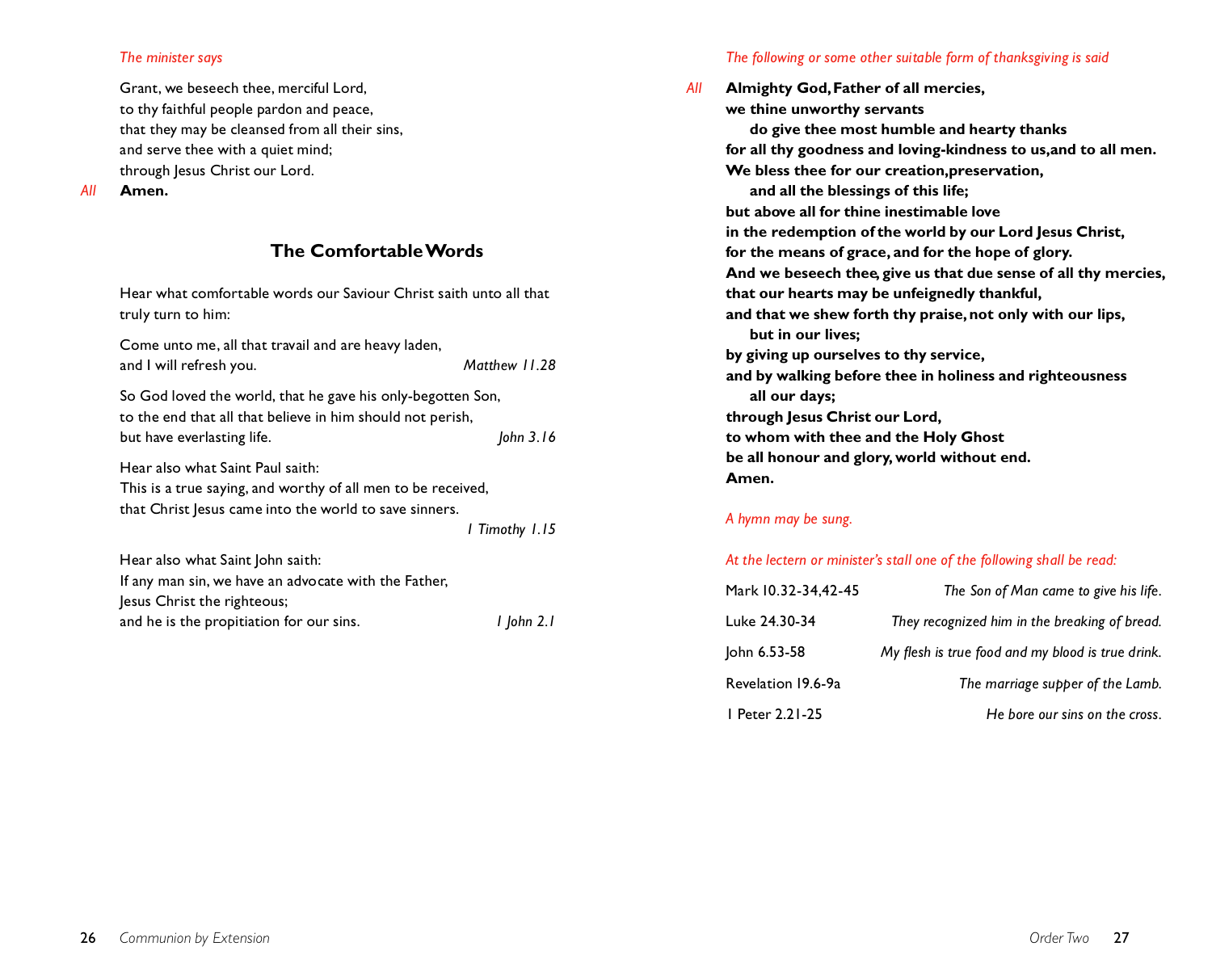# **Prayer of Humble Access**

We do not presume

to come to this thy table, O merciful Lord, trusting in our own righteousness, but in thy manifold and great mercies. We are not worthy so much as to gather up the crumbs under thy table. But thou art the same Lord. whose property is always to have mercy: grant us therefore, gracious Lord, so to eat the flesh of thy dear Son Jesus Christ, and to drink his blood, that our sinful bodies may be made clean by his body, and our souls washed through his most precious blood, and that we may evermore dwell in him, and he in us.

*A ll* **Amen.**

# **Giving of Communion**

#### *The minister says*

The Church of God, of which we are members, has taken bread and wine and given thanks over them according to our Lord's command. These holy gifts have been brought to us that we too may share in the communion of the body and blood of Christ.

#### The minister and beoble receive communion. To each is said

The body of our Lord Jesus Christ, which was given for thee, preserve thy body and soul unto everlasting life. Take and eat this in remembrance that Christ died for thee, and feed on him in thy heart by faith with thanks giving.

The blood of our Lord Jesus Christ, which was shed for thee, preserve thy body and soul unto everlasting life. Drink this in remembrance that Christ's blood was shed for thee. and be thankful

*Or, when occasion requires, these words may be said once to each row* of communicants, or to a convenient number within each row.

*What remains of the consecrated bread and wine which is not required for purposes of communion is consumed now or at the end of the service.*  As our Saviour Christ hath commanded and taught us, we are bold to say

*A ll* **Our Father, which art in heaven, hallowed be thy name; thy kingdom come; thy will be done, in earth as it is in heaven. Give us this day our daily bread. And forgive us our trespasses, as we forgive them that trespass against us. And lead us not into temptation; but deliver us from evil. For thine is the kingdom, the power and the glory, for ever and ever. Amen.**

> Alternatively the Lord's Prayer may be said before the giving  $of$  *communion.*

Silence is kept.

# **Prayer after Communion**

#### **This prayer is said**

Almighty and ever-living God, we most heartily thank thee, for that thou dost vouchsafe to feed us, who have duly received these holy my steries, with the spiritual food of the most precious body and blood of thy Son our Saviour Jesus Christ; and dost assure us thereby of thy favour and goodness towards us; and that we are very members incorporate in the mystical body of thy Son, which is the blessed company of all faithful people; and are also heirs through hope of thy everlasting kingdom, by the merits of the most precious death and passion of thy dear Son. And we most humbly beseech thee, O heavenly Father, so to assist us with thy grace, that we may continue in that holy fellowship, and do all such good works as thou hast prepared for us to walk in; through Jesus Christ our Lord, to whom, with thee and the Holy Ghost, be all honour and glory, world without end.

*A ll* **Amen.**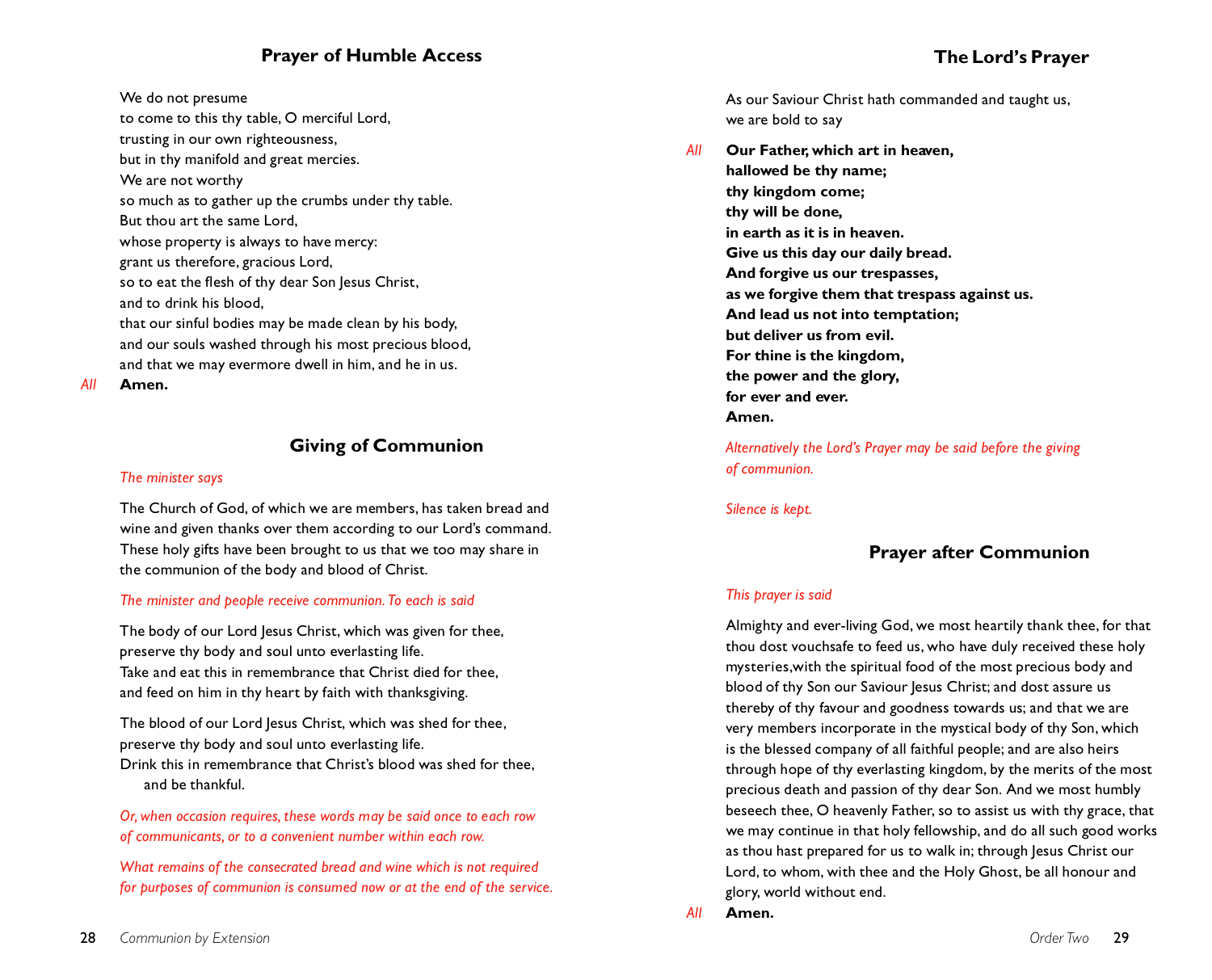# **Gloria in Excelsis**

*A ll* **Glory be to God on high, and in earth peace, good will towards men.**

> **We praise thee, we bless thee, we worship thee, we glorify thee, we give thanks to thee for thy great glory, O Lord God,heavenly King, God the Father almighty.**

**O Lord,the only-begotten Son Jesu Christ; O Lord God,Lamb of God,Son of the Father, that takest away the sins of the world, have mercy upon us. Thou that takest away the sins of the world, have mercy upon us. Thou that takest away the sins of the world, receive our prayer. Thou that sittest at the right hand of God the Father, have mercy upon us.**

**For thou only art holy; thou only art the Lord; thou only,O Christ, with the Holy Ghost, art most high in the glory of God the Father. Amen.**

# **The Grace**

The grace of our Lord Jesus Christ, and the love of God, and the fellowship of the Holy Ghost, be with us all evermore.

*A ll* **Amen.**

The minister and people depart.

# **Public Worship** with **Communion by Extension**

*Guidelines issued by the House of Bishops*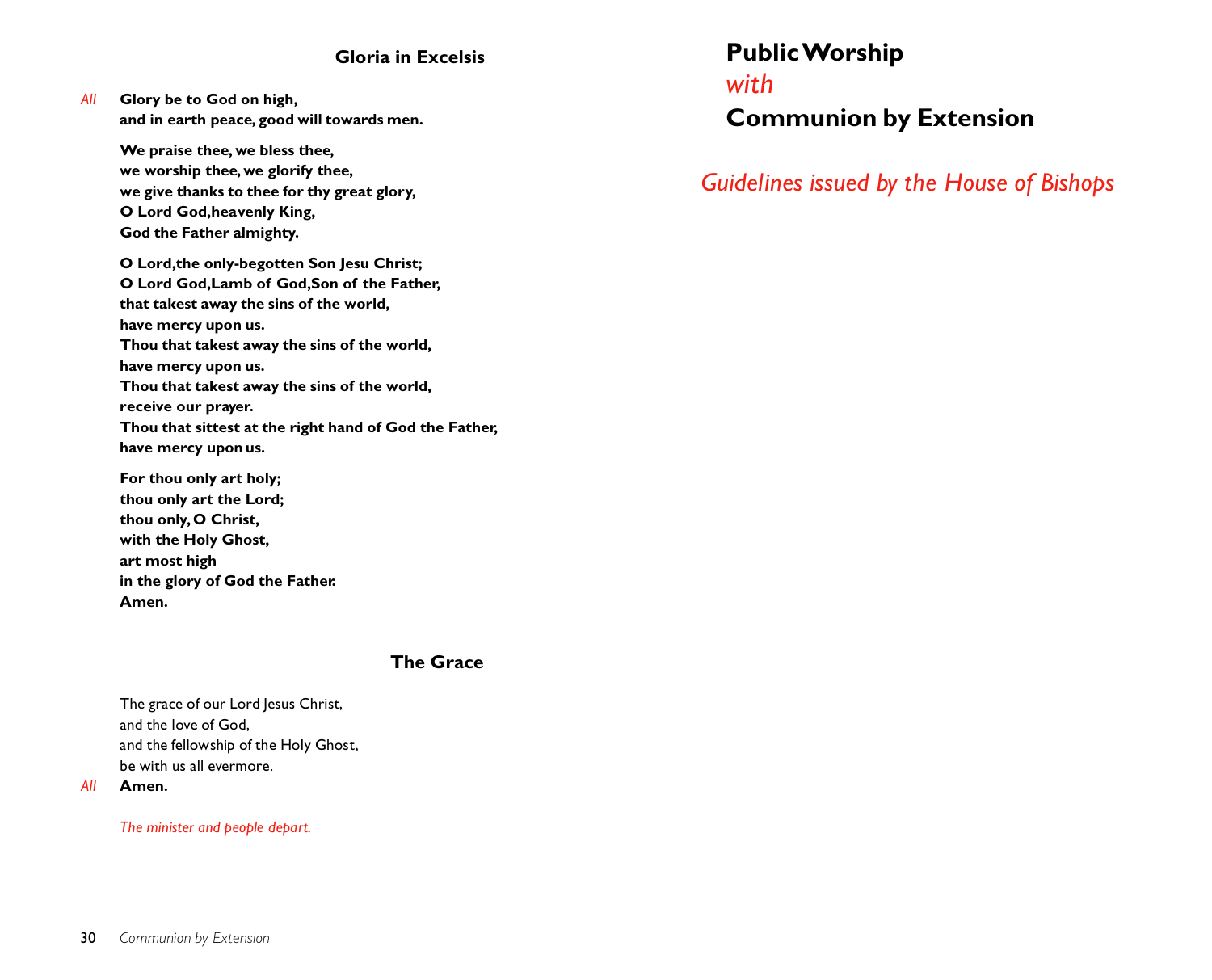# **Guidelines issued by the House of Bishops**

- **1** In making authorized provision for Communion by Extension, the House of Bishops has principally in mind the needs of a single cure with a number of authorized places of worship, or a group or team ministry. In such circumstances worshippers gathered in one of the places where Holy Communion has not been celebrated may receive communion by extension from a church where Holy Communion is celebrated, with a minimal interval of time between the services. The provision is intended primarily for Sundays and Principal Holy Days, but may be appropriate on otheroccasions. A particular congregation should not come to rely mainly upon this means of eucharistic participation, and care should be taken to ensure that a celebration of Holy Communion takes place regularly in each church concerned.
- **2** The practice of Communion by Extension as envisaged by the authorized service has some affinities with the communion of the sick from elements which have been consecrated at a celebration in church. The main differences concern the public nature of Communion by Extension, and the consequent need for careful attention to the overall shape and content of the service. For this reason it is required that the service should be led only by a person who has been specifically authorized for this purpose by the bishop. Such a person will normally be a deacon, Readeror lay worker licensed under Canon E 7, and must wear the appropriate vesture. The choice of readings is governed by an authorized lectionary provision followed either by a sermon or a suitable devotional reading. Those who have been given permission (under the provisions of Canon B 12) to assist in the distribution of Holy Communion may assist in that way, but the minister who leads the service must have a more specific authority from the bishop, and be appropriately trained.
- **3** Communion by Extension should not be regarded as a means of introducing a sacramental element into the life of home groups, or other parish groups, whether on an occasional or a regular basis. The House of Bishops recognizes the value of an occasional celebration of Holy Communion in such circumstances, when a priest must preside.
- **4** The service of Communion by Extension has been drawn up to make clear that it is not in itself a celebration of Holy Communion, and yet enables a worshipping community to participate in Holy Communion 'by extension'. When it is introduced to a congregation care should be taken to explain the close relationship between the two services; there is but one celebration of Holy Communion, from which the consecrated elements are brought.
- **5** The notes which accompany the service make clear that explicit permission must be obtained from the bishop for the use of this rite, and that such permission should relate to specific pastoral circumstances. Such permission will normally be in writing, and will be either for a particular occasion or for a limited duration. The bishop should regularly review the use of this rite in parishes where it is used. Communion by Extension must always be regarded as exceptional and provisional, looking to circumstances when a priest will be available to preside at a celebration of Holy Communion.
- **6** Communion by Extension will require that special care is given to the conduct of the service, and especially that the consecrated elements are treated in a seemly and dignified manner. Those responsible for a service should ensure that the consecrated elements are adequate to meet the needs of the congregation, and that any consecrated bread and wine which is not required for the purposes of communion is consumed either during or im mediately after the service.
- **7** These guidelines should be read closely with, and be regarded as subordinate to, the notes and rubrics which accompany the authorized rite, which must be observed with care. They are intended to supplement and interpret the notes and rubrics in the service, and the House of Bishops will revise and reissue these guidelines from time to time.

*These Guidelines are approved by the House of Bishops from October 2000 until any further resolution of that House.*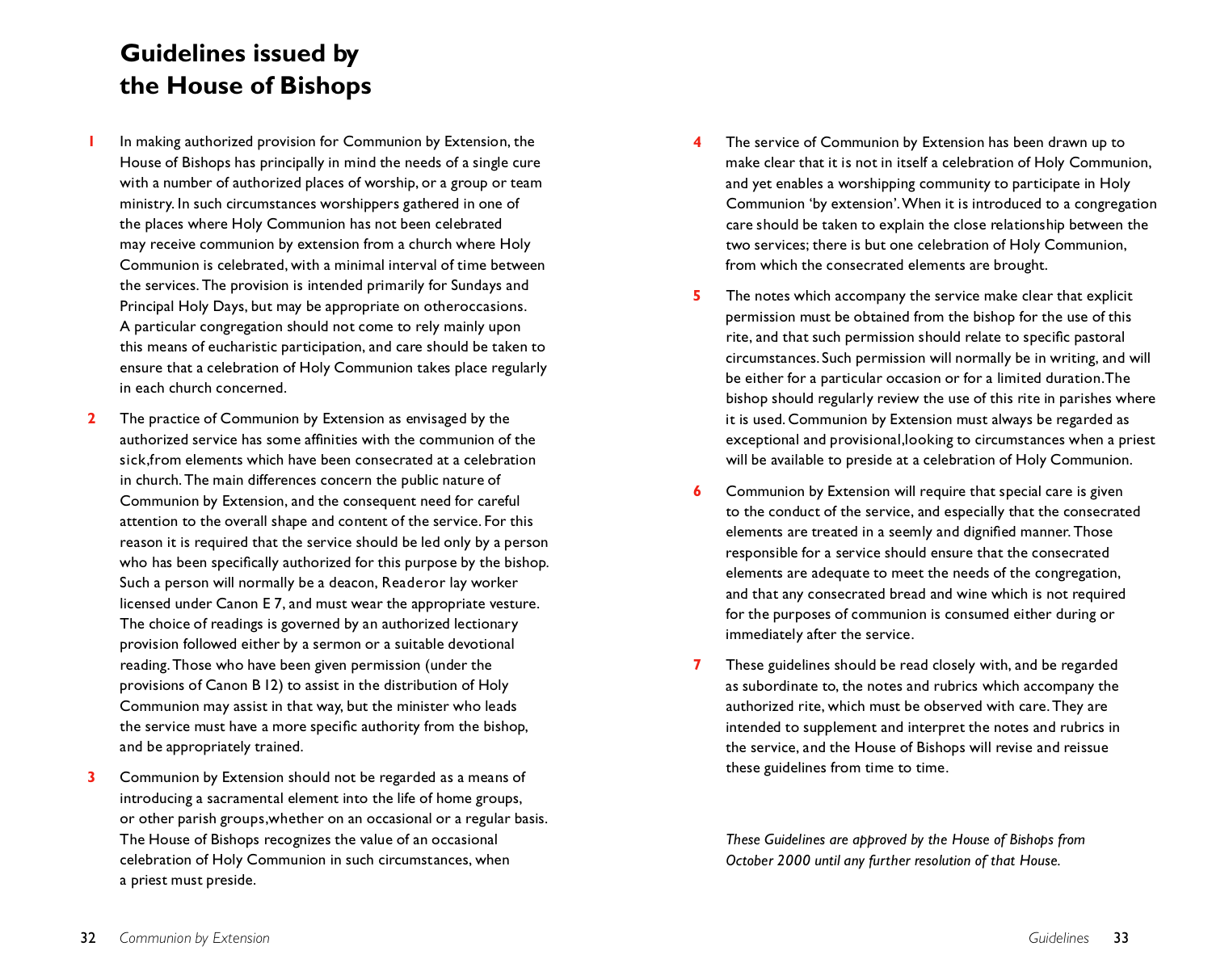# **A Form of Preparation**

*This form may be used in any of three ways.* 

*It may be used by individuals as part of their preparation for Holy Communion.* 

*It may be used corporately on suitable occasions within Holy Communion where it replaces the sections entitled 'Prayer of Preparation' and 'Prayers of Penitence'.* 

*It may be used as a separate service of preparation. When used in this* way, there should be added at the beginning a greeting and at the end *the Peace and the Lord's Prayer. Hymns, psalms and other suitable liturgical material may also be included.* 

# **Come, Holy Ghost** *(Veni creator Spiritus)*

*A ll* **Come, Holy Ghost,our souls inspire, And lighten with celestial fire; Thou the anointing Spirit art, Who dost thy sevenfold gifts impart.**

> **Thy blessed unction from above Is comfort,life and fire of love; Enable with perpetual light The dullness of our blinded sight.**

**Anoint and cheer our soiled face With the abundance of thy grace; Keep far our foes,give peace at home; Where thou art guide no ill can come.**

**Teach us to know the Father, Son, And thee, of Both,to be but One; That through the ages all along This may be our endless song:**

**Praise to thy eternal merit, Father,Son and Holy Spirit. Amen.**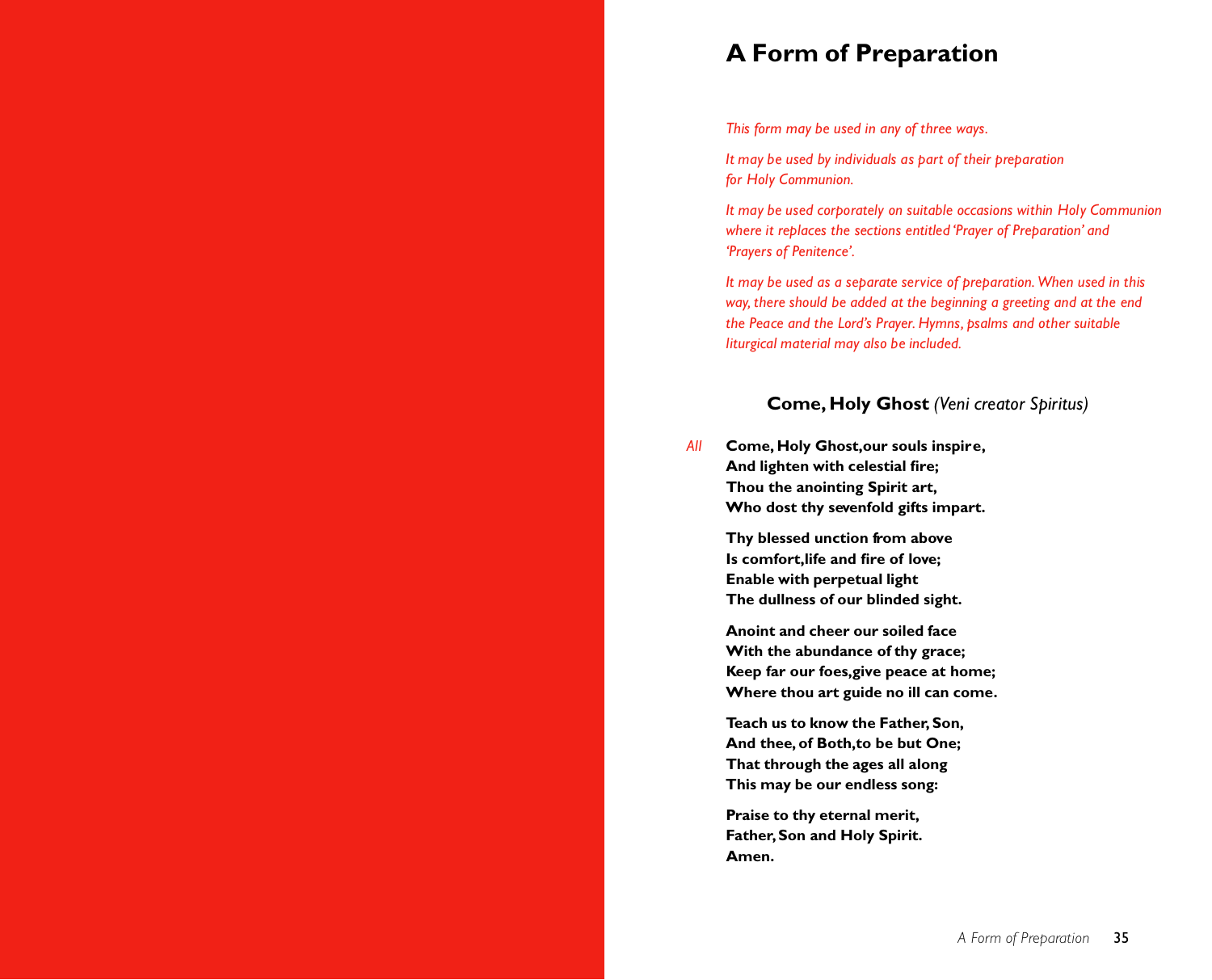# **Exhortation**

As we gather at the Lord's table we must recall the promises and warnings given to us in the Scriptures and so examine ourselves and repent of our sins. We should give thanks to God forh is redemption of the world through his Son Jesus Christ and, as we remember Christ's death for us and receive the pledge of his love, resolve to serve him in holiness and righteousness all the days of our life.

# **The Commandments**

Hear the commandments which God has given to his people, and examine your hearts.

I am the Lord your God: you shall have no other gods but me.

All **Amen.Lord, have mercy.** 

You shall not make for yourself any idol.

All **Amen.Lord, have mercy.** 

You shall not dishonour the name of the Lord your God.

All **Amen.Lord, have mercy.** 

Remember the Sabbath and keep it holy.

All **Amen.Lord, have mercy.** 

Honour your father and your mother.

All **Amen.Lord, have mercy.** 

You shall not commit murder.

All **Amen.Lord, have mercy.** 

You shall not commit adultery.

All **Amen.Lord, have mercy.** 

You shall not steal.

All **Amen.Lord, have mercy.** 

You shall not bear false witness against your neighbour.

*A ll* **Amen.Lord,have mercy.**

You shall not covet anything which belongs to your neighbour.

*A ll* **Amen.Lord,have mercy upon us and write all these your laws in our hearts.**

**Or one of the forms of the Commandments in the Supplementary Texts** on pages 269–271 of Common Worship:Services and Prayers for the Church of England *may be used*.

*O r, in place of the Commandments, one of these texts may be used.*

# **Summary of the Law**

Our Lord Jesus Christ said: The first commandment is this: 'Hear, O Israel, the Lord our God is the only Lord. You shall love the Lord your God with all your heart, with all your soul, with all your mind, and with all your strength.'

The second is this:'Love your neighbour as yourself.' There is no othercommandment greater than these. On these two commandments hang all the law and the prophets.

*A ll* **Amen.Lord,have mercy**.

## *( o r )*

# **The Comfortable Words**

Hear the words of comfort our Saviour Christ says to all who truly turn to him:

| Come to me, all who labour and are heavy laden,<br>and I will give you rest.                                                                               | Matthew 11.28 |  |
|------------------------------------------------------------------------------------------------------------------------------------------------------------|---------------|--|
| God so loved the world that he gave his only-begotten Son,<br>that whoever believes in him should not perish                                               |               |  |
| but have eternal life.                                                                                                                                     | John $3.16$   |  |
| Hear what Saint Paul says:<br>This saying is true, and worthy of full acceptance,<br>that Christ Jesus came into the world to save sinners. I Timothy 1.15 |               |  |
| Hear what Saint John says:                                                                                                                                 |               |  |
| If anyone sins, we have an advocate with the Father,                                                                                                       |               |  |
| Jesus Christ the righteous;                                                                                                                                |               |  |
| and he is the propitiation for our sins.                                                                                                                   | l John 2.1, 2 |  |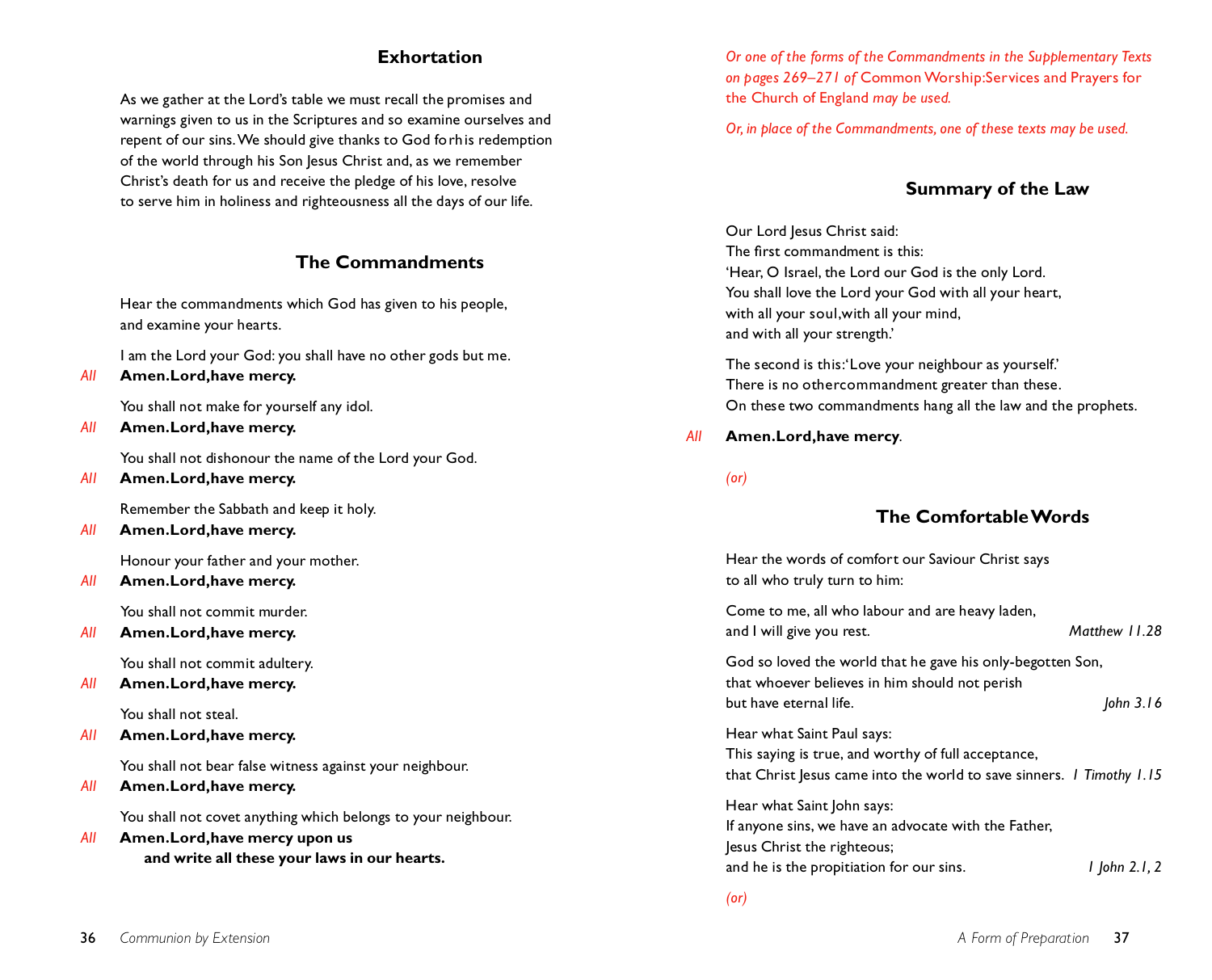# **The Beatitudes**

# **Confession**

All **Father eternal, giver of light and grace, we have sinned against you and against our neighbour, in what we have thought, in what we have said and done, through ignorance, through weakness, through our own deliberate fault. We have wounded your love and marred your image in us. We are sorry and ashamed and repent of all our sins. For the sake of your Son Jesus Christ, who died for us, forgive us all that is past and lead us out from darkness to walk as children of light. Amen.** Let us hearour Lord's blessing on those who follow him. for theirs is the kingdom of heaven. Blessed are those who mourn, Blessed are the meek. for they shall inherit the earth. Blessed are those who hunger and thirst after righteousness, Blessed are the merciful.

*Or another authorized confession may be used.* 

# **Absolution**

Almighty God, our heavenly Father, who in his great mercy has promised forgiveness of sins to all those who with heartfelt repentance and true faith turn to him. have mercy on us; pardon and deliver us from all our sins; confirm and strengthen us in all goodness; and bring us to everlasting life; through Jesus Christ our Lord. *A ll* **Amen.**

Blessed are the poor in spirit,

for they shall be comforted.

for they shall be satisfied.

for they shall obtain mercy.

Blessed are the pure in heart, for they shall see God.

Blessed are the peacemakers, for they shall be called children of God.

Blessed are those who suffer persecution for righteousness' sake, for theirs is the kingdom of heaven.

# **Silence for Reflection**